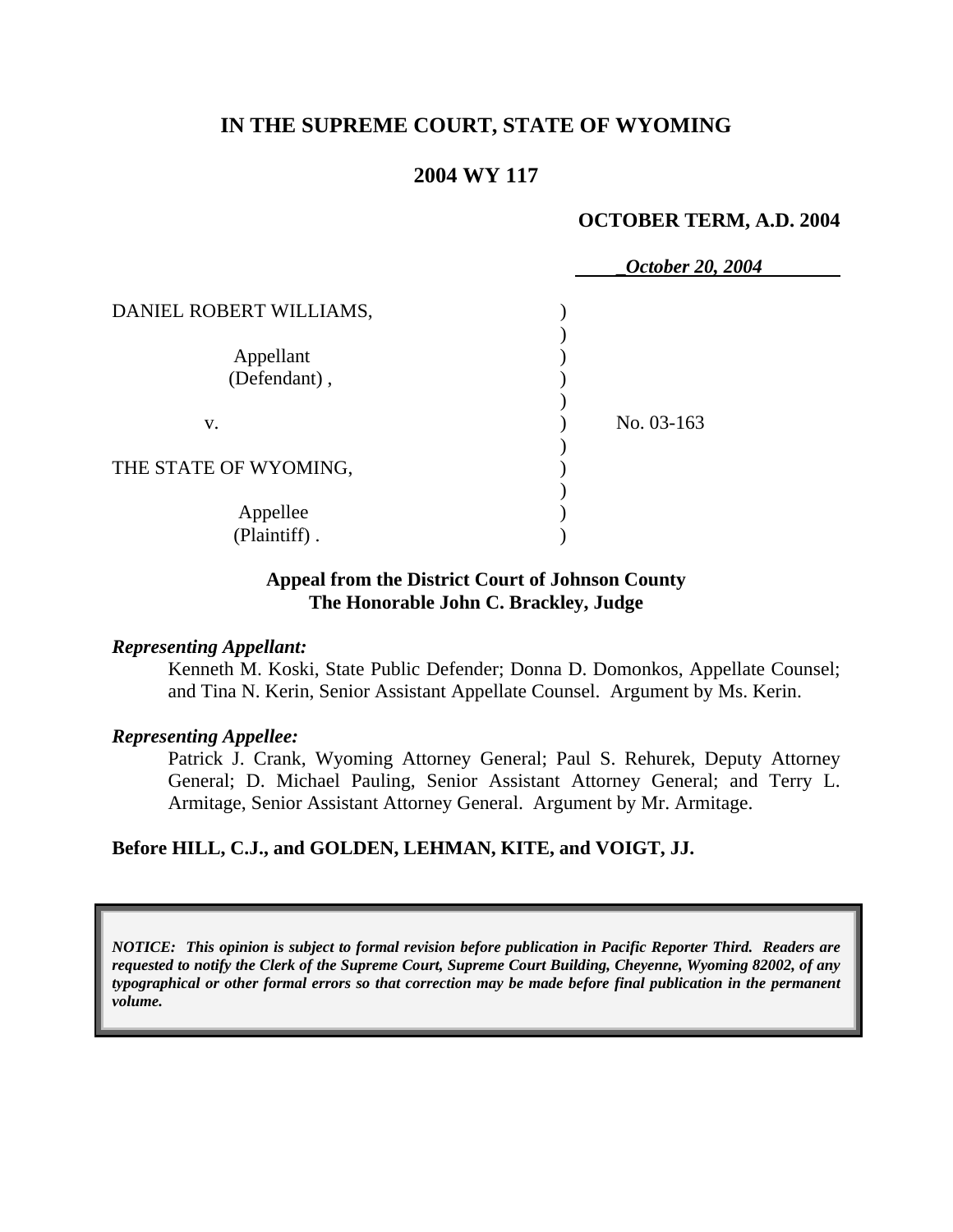#### **HILL, Chief Justice.**

[¶1] Appellant, Daniel Williams (Williams), challenges his convictions for larceny<sup>1</sup> and unauthorized use of a vehicle.<sup>2</sup> Williams contends that the district court erred in allowing the admission of evidence in violation of W.R.E. 404(b) and this Court's case law interpreting that rule. Furthermore, he contends that the prosecutor improperly elicited testimony from his co-defendant that he had been convicted of and sentenced for crimes arising out of the same circumstances as the crimes for which Williams was charged. Williams also contends that the prosecutor committed fundamental error by commenting on Williams' right to remain silent. Finally, Williams contends that the district court erred in its computation of the restitution ordered in the sentence imposed. We will reverse and remand for a new trial.

### **ISSUES**

[¶2] Williams raises these issues:

**(a) A person who steals, takes and carries, leads or drives away property of another with intent to deprive the owner or lawful possessor is guilty of larceny**.

(b) A bailee, a public servant as defined by W.S.  $6-5-101(a)(vi)$  or any person entrusted with the control, care or custody of any money or other property who, with intent to steal or to deprive the owner of the property, converts the property to his own or another's use is guilty of larceny.

(c) Except as provided by subsection (e) of this section, larceny is:

**(i) A felony punishable by imprisonment for not more than ten (10) years, a fine of not more than ten thousand dollars (\$10,000.00), or both, if the value of the property is five hundred dollars (\$500.00) or more**; or

(ii) Repealed by Laws 1984, ch. 44, § 3.

(iii) A misdemeanor punishable by imprisonment for not more than six (6) months, a fine of not more than seven hundred fifty dollars (\$750.00), or both, if the value of the property is less than five hundred dollars (\$500.00).

(d) Conduct denoted larceny in this section constitutes a single offense embracing the separate crimes formerly known as larceny, larceny by bailee or embezzlement.

(e) A person who steals any horse, mule, sheep, cattle, buffalo or swine is guilty of livestock rustling which is a felony punishable by imprisonment for not more than ten (10) years, a fine of not more than ten thousand dollars (\$10,000.00), or both. [Emphasis added.]

Wyo. Stat. Ann. § 6-3-402 (LexisNexis 2003).

### 2 **§ 31-11-102. Unauthorized use of vehicle; penalty.**

Any person who without specific authority of the owner or his authorized and accredited agent willfully, wantonly, or maliciously takes possession of, or drives, propels or takes away, or attempts to take possession of, drive, propel, or take away a vehicle, the property of another, for the purpose of temporarily making use of the vehicle, or who knowingly aids, abets or assists another in so doing, upon conviction, is guilty of a misdemeanor punishable by imprisonment for not more than one (1) year, a fine of not more than one thousand dollars (\$1,000.00), or both.

Wyo. Stat. Ann. § 31-11-102 (LexisNexis 2003).

<sup>1</sup> **§ 6-3-402. Larceny; livestock rustling; penalties.**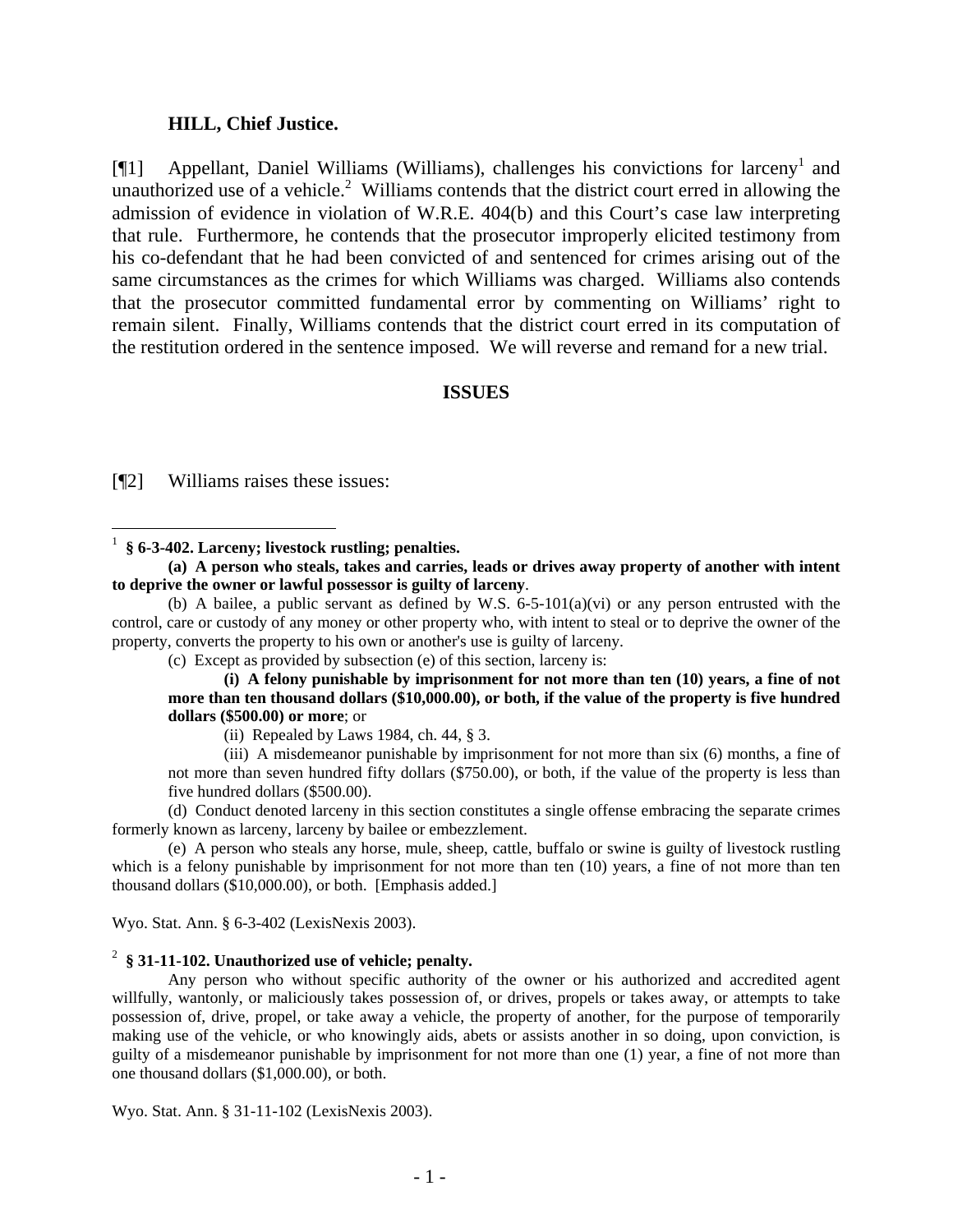I. Whether the trial court erred in the admission of evidence under W.R.E. 404(b)?

II. Whether plain error occurred when a witness, Jay Dunford, testified that he was convicted of offenses arising out of the same circumstances that led to [Williams'] charges, and when the State presented argument on this same topic?

III. Whether the prosecutor improperly commented on [Williams'] exercise of his constitutional right to [remain silent]?

IV. Whether the trial court erred in its order of restitution?

The State enlarges on the issues somewhat:

I. Whether plain error occurred in the admission of uncharged misconduct evidence under W.R.E. 404(b) when Jay Dunford testified, without objection, about a prior related theft of saddles and tack from the Esponda Ranch in which both he and [Williams] were involved?

II. Whether plain error occurred when a witness, Jay Dunford, testified that he was convicted of offenses arising out of the same circumstances that led to [Williams'] charges, and when the State presented argument on the same topic?

III. Whether the prosecutor improperly commented on [Williams'] exercise of his constitutional right to silence?

IV. Whether the trial court erred in its order of restitution?

# **FACTS**

[¶3] The facts pertinent to the issues raised in this appeal are relatively brief. On June 18, 2001, Williams was hired as a ranch hand to work on a ranch owned by Gladys Esponda. On August 29, 2001, Esponda hired Jay Dunford as an additional ranch hand. Williams and Dunford worked together, lived in the bunkhouse together, and frequently socialized together, including traveling on the rodeo circuit. Dunford testified that in February of 2002, he and Williams stole saddles from the Esponda Ranch and took them to Billings, Montana, to sell at a tack sale. Dunford asserted that the theft was Williams' idea, although the saddles were offered for sale in Dunford's name and the check representing the proceeds of the sale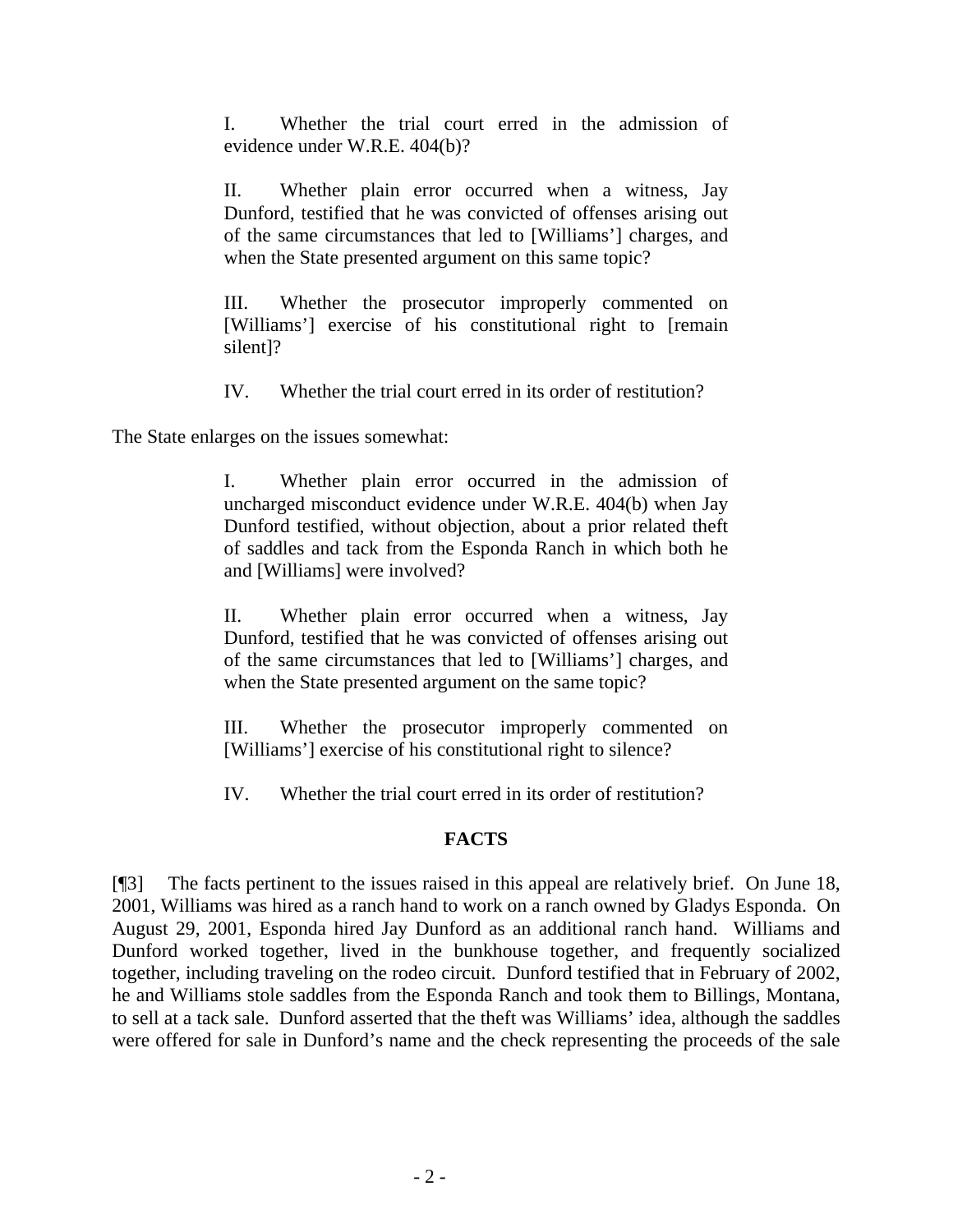was mailed to Dunford.<sup>3</sup> Dunford testified that the two split the proceeds from the sale of the stolen saddles in order to have money to go to rodeos.<sup>4</sup> Dunford also related that he and Williams had discussed stealing a horse from the ranch, but that the saddles were easier targets because they were not used. Dunford explained that Gladys Esponda was vulnerable to theft because she had had surgery and was not physically able to oversee all that went on about the ranch.

[¶4] After the jury heard this testimony, Williams' attorney lodged an objection to the admission of this evidence citing W.R.E.  $404(b)$ .<sup>5</sup> Defense counsel claimed that he had been given no notice of the testimony, and that his objection was tardily made because he was "in shock" at what he was hearing. The record on appeal demonstrates that defense counsel did not file either a general motion for discovery or a motion for notice of the prosecution's intent to offer W.R.E. 404(b) evidence. The record also shows that this testimony by Dunford was not noted in the State's pretrial memoranda as required by the district court's scheduling order (it required a brief summary of each witness's proposed testimony). The district court made an initial ruling that the disputed testimony was admissible under the exceptions to 404(b).<sup>6</sup> After Dunford had completed all of his testimony, including crossexamination, the district court added this to its initial ruling:

> THE COURT: We're on the record outside the presence of the jury after the testimony of Mr. Dunford. During the testimony of Mr. Dunford, [defense counsel] made an objection of sorts concerning the sale of Esponda's saddles to someone in Billings; and I just want to point out the real dilemma that the

<sup>4</sup> Williams testified in his own defense and denied playing any role in the theft or sale of the saddles.

 $\overline{a}$ 

(a) *Character Evidence Generally*. -- Evidence of a person's character or a trait of his character is not admissible for the purpose of proving that he acted in conformity therewith on a particular occasion, except:

(1) Character of Accused. -- Evidence of a pertinent trait of his character offered by an accused, or by the prosecution to rebut the same;

(2) Character of Victim. -- Evidence of a pertinent trait of character of the victim of the crime offered by an accused, or by the prosecution to rebut the same, or evidence of a character trait of peacefulness of the victim offered by the prosecution in a homicide case to rebut evidence that the victim was the first aggressor;

(3) Character of Witness. -- Evidence of the character of a witness, as provided in Rules 607, 608, and 609.

 (b) *Other Crimes, Wrongs, or Acts*. -- **Evidence of other crimes, wrongs, or acts is not admissible to prove the character of a person in order to show that he acted in conformity therewith. It may, however, be admissible for other purposes, such as proof of motive, opportunity, intent, preparation, plan, knowledge, identity, or absence of mistake or accident.** [Emphasis added.]

<sup>3</sup> Dunford testified the reason for this is that he had a checking account in which the check could be deposited, whereas Williams did not.

<sup>5</sup> **Rule 404. Character evidence not admissible to prove conduct; exceptions; other crimes.**

<sup>6</sup> Specifically, the trial court stated: "Well, the Court notes the 404(b) objection, finds that evidence of a prior crime or act is admissible for the reasons set forth by [the prosecutor] in this case based on the Defendant's contest of the horse theft."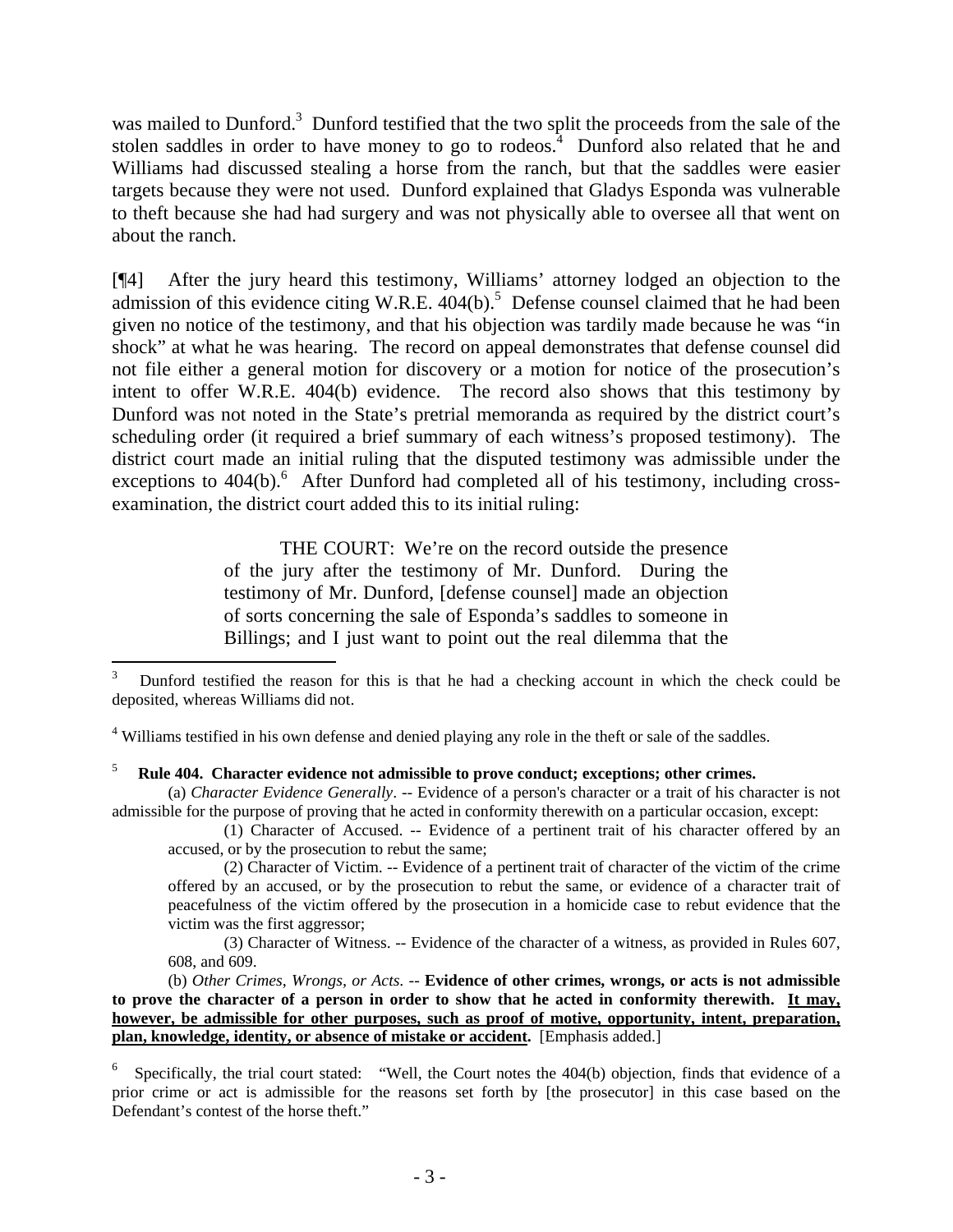Court was placed in during that objection. At the time of the arraignment, the Court asked for reasonably-anticipated motions to be filed within ten days and gave counsel an extra opportunity to file any motions or legal issue in their trial briefs that were due at the time of the pretrial conference.

And the record does not show any requests for that type of information. The Dunford file was public information. Nothing in that file was made confidential by the Court. The Court has already found that the saddle theft, or alleged saddle thefts, would be admissible evidence. Even though it did not take place exactly at the same time as the alleged horse theft, it was relatively close in time. It was during the employment of the Defendant and the witness, same employer. And the State indicated the purposes for which that information was elicited.

I've never understood the portion of the Bishop test that would require the trial court to make some sort of a determination as to how badly the prosecution would need the evidence. But based on the cross-examination of Mr. Dunford, it appears as though they would need to have some additional information regarding opportunity and intent of the defendant.

[Defense counsel], I believe that our case law would allow the defendant to have a jury instruction regarding the alleged saddle thefts and sale in Billings if you want – if you want one that would tell the jury that information was allowed for a limited purpose, you are entitled to it.<sup>7</sup>

[¶5] Dunford also testified that in March of 2002, he and Williams made a plan to steal and sell a horse that belonged to Gladys Esponda. On March 24, 2002, they loaded a gray horse owned by her, as well as a sorrel horse owned by Dunford, into a horse trailer owned by the Esponda Ranch, and towed that horse trailer to Sheridan using a pickup owned by the Esponda Ranch, in order to sell both horses.<sup>8</sup> During his testimony, Dunford related that he had confessed to stealing Mrs. Esponda's horse and had been sentenced to a suspended term of imprisonment in the Wyoming State Penitentiary.

[¶6] During the State's cross-examination of Williams, the following questions were asked and answered:

 $\overline{a}$  Defense counsel did not request such an instruction and no such instruction was given to the jury.

<sup>&</sup>lt;sup>8</sup> Williams testified that he had tacit authority from Johnny Esponda, Gladys Esponda's son, to sell the gray horse and then buy another horse for the ranch that was better suited for ranch work. Williams was fired by Johnny Esponda on March 27, 2002, for reasons unrelated to the theft of the horse (the theft of the horse wasn't discovered until May of 2002). Williams then said nothing to the Espondas about the sale, nor did he give them the cash proceeds of the sale. Williams claimed he had general authority to use all ranch vehicles, including the use on March 24, 2002, for which he was convicted of unauthorized use of a motor vehicle.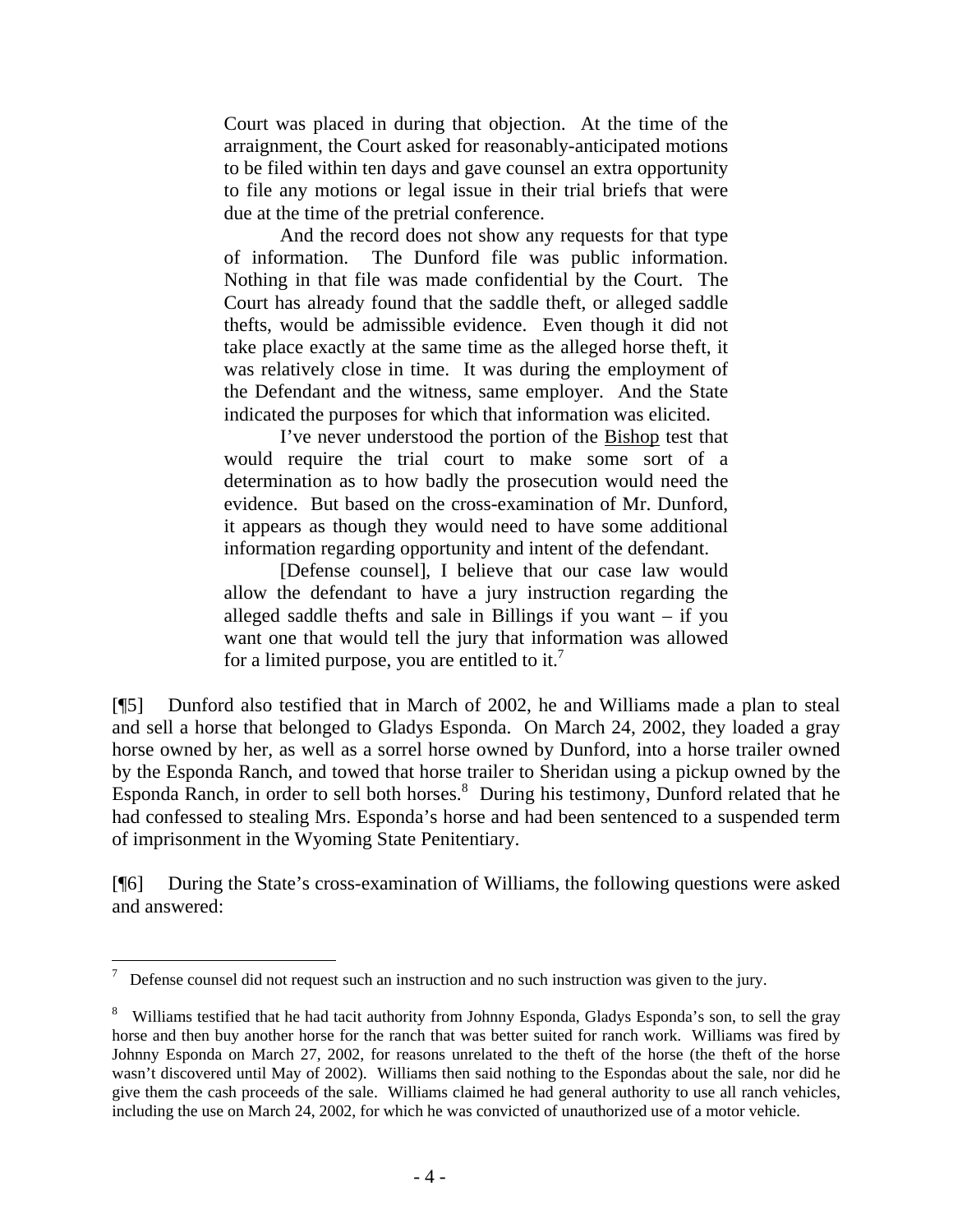Q. (By [the prosecutor]) Did you ever attempt to contact any of the Espondas after  $[the]$  24<sup>th</sup> of March to tell them that you had sold one of their horses?

A. No.

Q. Now, [defense counsel] asked you if you had ever been questioned by anyone in law enforcement in Johnson County.

Did you ever volunteer any of the information that you just told us today?

A. Not to the best of my recollection.

Q. And, finally, you testified that you left town for Texas on the  $28<sup>th</sup>$  of March 2002, is that correct?

A. That was the following day, yes.

[¶7] Some additional facts will be noted in the course of our discussion of the issues.

### **DISCUSSION**

## **Admission of W.R.E. 404(b) Evidence**

[¶8] The proceedings in this case are sufficiently irregular so that both as a practical matter, and as a logical matter, it is difficult to analyze them under the rather large number of recent precedents forthcoming from this Court on this subject. Although W.R.E. 404(b) has presented unique and very disquieting problems for many years, in 1993 this Court, in a 3-2 decision, made its first effort to definitively solve those problems:

> After reviewing the admission of prior bad acts evidence in this case, and in numerous other cases, we perceive the need for a uniform procedure, to be followed in all cases in which the state proposes to introduce such evidence. In the future, when the state wishes to introduce evidence of a defendant's prior bad acts, the state carries the initial burden of demonstrating the admissibility of the evidence in the context of the five-part test we outlined above. The state must articulate which Rule 404(b) or other relevant purpose the evidence is specifically being offered to serve, and how the evidence is relevant for that purpose. The defendant must then respond with its arguments why the evidence should not be admitted, addressing issues of relevancy and Rule 403 concerns.

> The trial court must then articulate its findings of relevancy and how it weighed probative value against the countervailing factors. If the trial court determines the evidence should be admitted, it must identify the specific purpose for which the evidence is being admitted.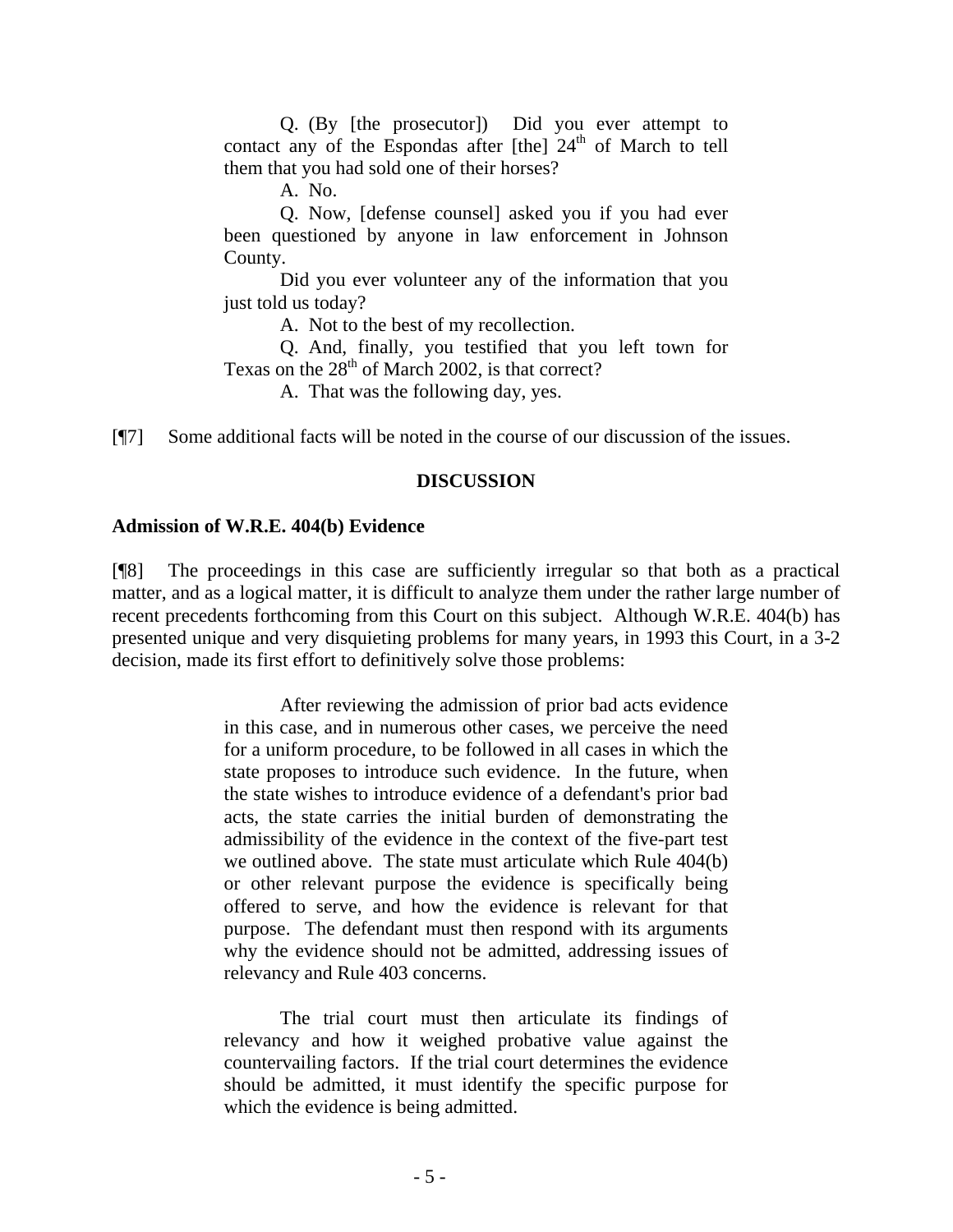We recommended this procedure in earlier cases to provide this court with a proper record from which it may pursue the question of any abuse of discretion by the trial court in admitting evidence of prior wrongs. *Coleman*, 741 P.2d at 102-05; *Elliott v. State*, 600 P.2d 1044, 1049 (Wyo.1979). We now hold this procedure is mandatory and must be followed, both to provide a sufficient record for our review and to ensure every effort is made to protect a defendant from the unfair prejudice which often accompanies evidence of prior wrongs.

We further hold that, if a defendant requests a limiting instruction, that instruction must inform the jury of the specific purpose for which they may consider the evidence of the prior wrongs, and what they may not infer from the evidence. We find this requirement compelled by the dangerously prejudicial nature of prior bad acts evidence. As noted by one New Jersey Supreme Court Justice:

Juries in our system of criminal justice, however, are not charged with determining a defendant's guilt based on the defendant's propensity to commit crime. In fact, they are expressly prohibited from doing so. Nevertheless, the overwhelming consensus of empirical studies on the use of prior-crimes evidence for impeachment purposes confirms a point made by one of the researchers in Kalvin and Zeisel's landmark study, The American Jury: that juries exhibit an

"almost universal inability and/or unwillingness either to understand or follow the court's instructions on the use of defendant's prior criminal record for impeachment purposes. The jurors almost universally used defendant's record to conclude that he was a bad man and hence was more likely than not guilty of the crime for which he was then standing trial."

*Brunson*, 625 A.2d at 1100 (Justice Handler, concurring in part and dissenting in part). The same danger adheres when evidence of prior crimes is introduced for Rule 404(b) purposes, and an instruction merely reciting Rule 404(b) is insufficient to overcome that danger.

Lastly, when this court reviews the admission of prior bad acts evidence, it shall review only the specific purpose(s) for which the trial court permitted the evidence to be introduced.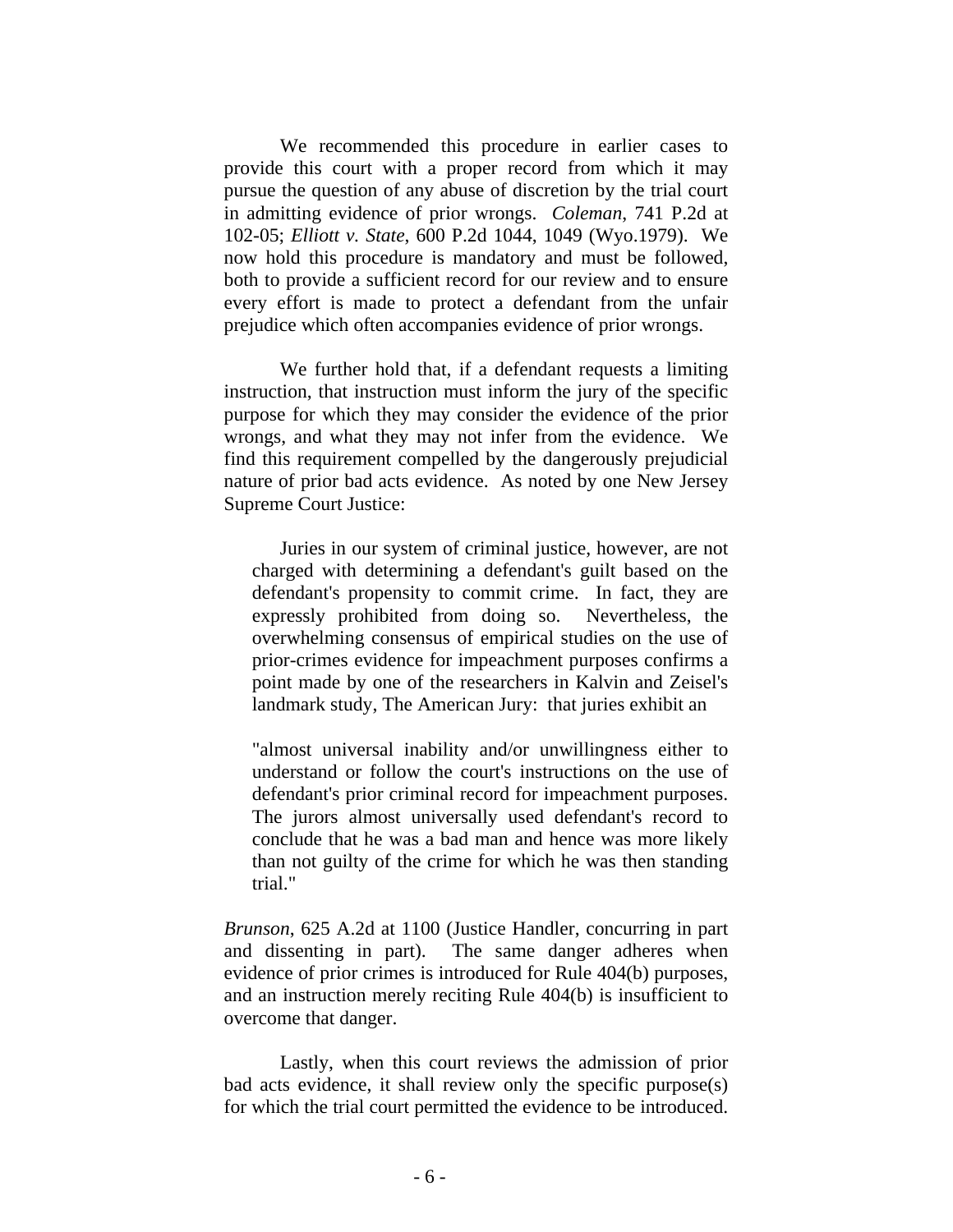The proponent of the bad acts evidence will not be allowed to advance one reason at trial for admitting the evidence, and then an alternative reason on appeal. While on some rulings we have been willing to uphold a trial court's exercise of discretion when supported by any basis demonstrated in the record, we will not extend this practice to rulings on prior bad acts evidence. To avoid unfair prejudice, evidence of prior wrongs is introduced for limited purposes only, and to review its admission on an entirely different basis would be unfair to the defendant who must confront the evidence as it is presented at trial. [Footnotes omitted.]

*Dean v. State*, 865 P.2d 601, 609-11 (Wyo. 1993).

[¶9] In 1996, this Court unanimously modified the *Dean* rule making further reference to that case essentially unnecessary, except for its identification and discussion of the perils inherent in the admission of 404(b) evidence: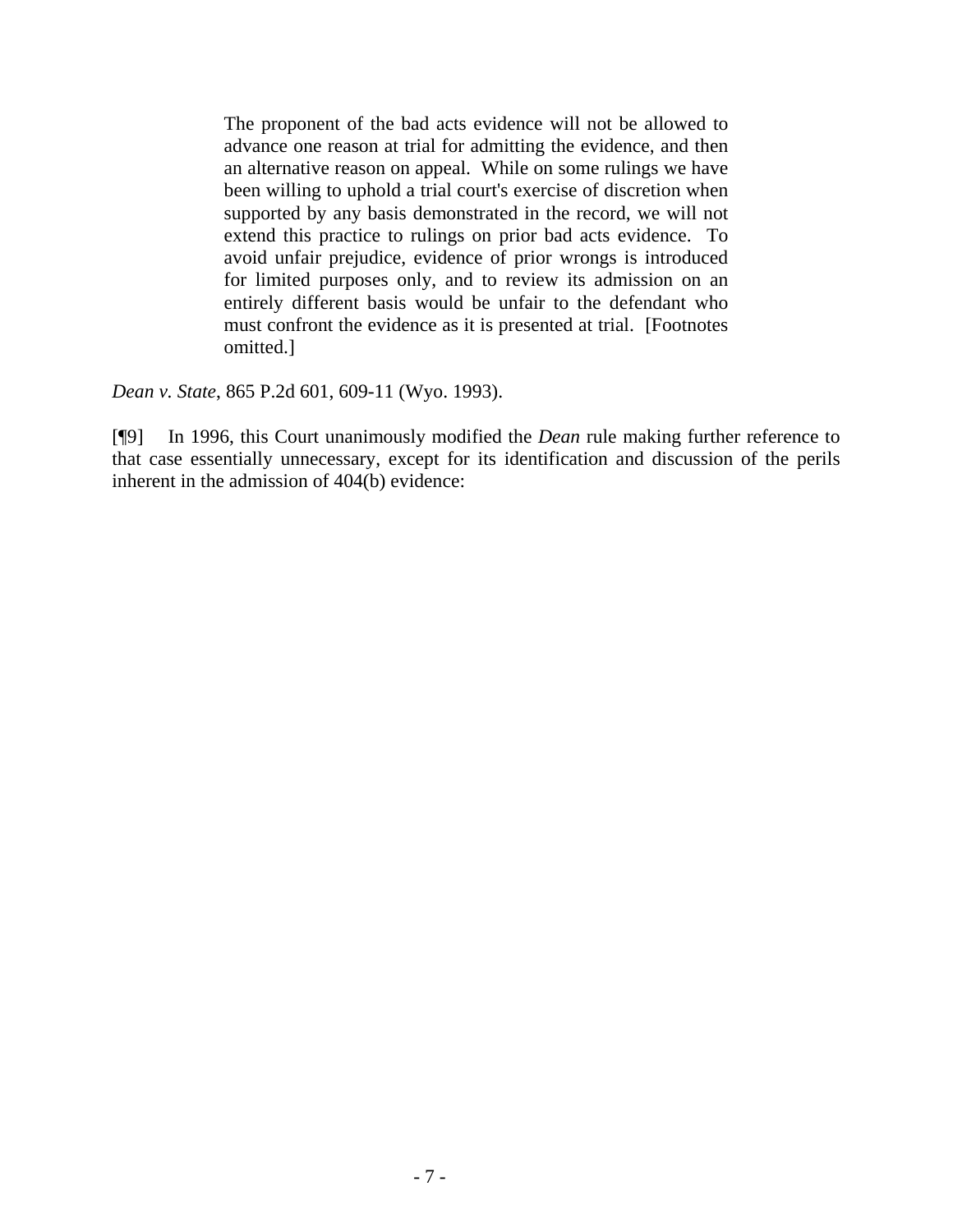We hold we should follow the lead of the federal courts, and require an appropriate objection to be lodged, at trial or before, to evidence inadmissible under WYO. R. EVID. 404(b). We adopt as the criteria for the admissibility of evidence claimed, by a pertinent and timely objection, to violate WYO. R. EVID. 404(b) the same test as that articulated in the federal courts. Our trial courts and counsel in criminal cases will have a much broader base of pertinent authority from which they can evaluate the presence of a proper purpose, relevancy, and the possibility of unfair prejudice outweighing the probative value.

We are persuaded the rule requiring an appropriate objection, applied by the United States Court of Appeals for the Tenth Circuit in *United States v. Herndon*, 982 F.2d 1411, 1414- 15 (10th Cir.1992), aff'd on appeal after remand, 34 F.3d 1077 (10th Cir.1994), is the correct response to this problem. Our decision is reinforced by a substantially parallel justification also appearing in *Schmunk v. State*, 714 P.2d 724, 739 (Wyo.1986), where we specifically were invited to place the burden of justifying admissibility of hearsay on the state and the court, and we said:

Appellant suggests that the State must satisfy its burden and the court make a determination of admissibility even though appellee makes no objection to receipt of the hearsay evidence. Appellant is not correct in this contention. **To hold as suggested would impose an impossible burden upon a trial court to, on its own motion, require proof that opposing counsel has not demanded. Besides, opposing counsel may choose not to object to receipt of the offered evidence for many reasons. Trial strategy may dictate no objection; the opposing party may believe the offered evidence will be favorable; the opposing party may believe that impeachment may be** 

**more damaging and choose not to exclude the evidence**. (Emphasis added [in original].)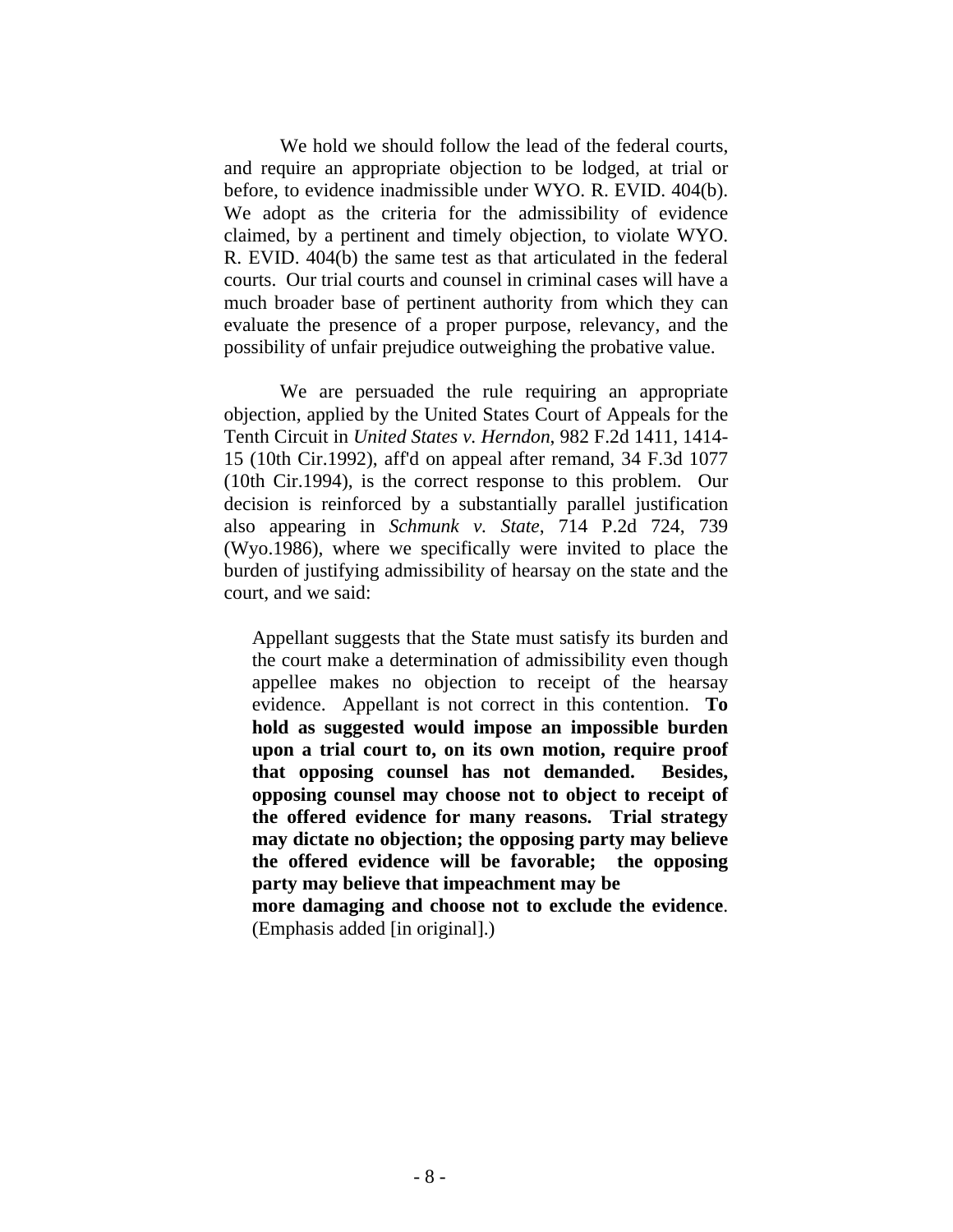Only when there is a timely objection invoking the rule will there be a requirement that the State justify the evidence as proper under one of the exceptions to character evidence articulated in WYO. R. EVID. 404(b), or the general expansion of that rule (*see Gezzi v. State*, 780 P.2d 972 (Wyo.1989); *Brown v. State*, 736 P.2d 1110 (Wyo.1987); and *Hatheway v. State*, 623 P.2d 741 (Wyo.1981)), and demonstrate that the evidence is relevant for the proposed purpose. The trial court then will be required to evaluate the admissibility of such evidence under WYO. R. EVID. 404(b), and to weigh the probative value of the evidence against the potential for unfair prejudice. That evaluation shall follow the criteria outlined by the Supreme Court of the United States in *Huddleston v. United States*, 485 U.S. 681, 108 S.Ct. 1496, 99 L.Ed.2d 771 (1988). If requested, an appropriate limiting instruction will be given to the jury. In the absence of an appropriate objection, the accused may raise on appeal a claim of plain error in the admission of evidence of prior bad acts, but it will be incumbent upon the accused to offer case authority specifically foreclosing admission of the evidence under the circumstances of the case. The State then will be free to justify admission of the evidence on any theory of relevancy permitted by WYO. R. EVID. 404(b). If the objection is lodged and the evaluation under *Huddleston* is made, the State will be limited to the theory of admissibility advanced to and approved by the trial court.

*Vigil v. State*, 926 P.2d 351, 354-55 (Wyo. 1996).

[¶10] Continuing its discussion, this Court then abandoned the five-part test set out in *Bishop v. State*, 687 P.2d 242, 246 (Wyo. 1984), in favor of this construct:

> We adopt the four-part standard for determining admissibility of evidence pursuant to FED. R. EVID. 404(b), which has been adapted by the United States Courts of Appeals and other state courts from language found in *Huddleston*. The Supreme Court of the United States, in considering a claim that the trial court must make an initial determination that the prior bad act has been established by a preponderance of the evidence, said: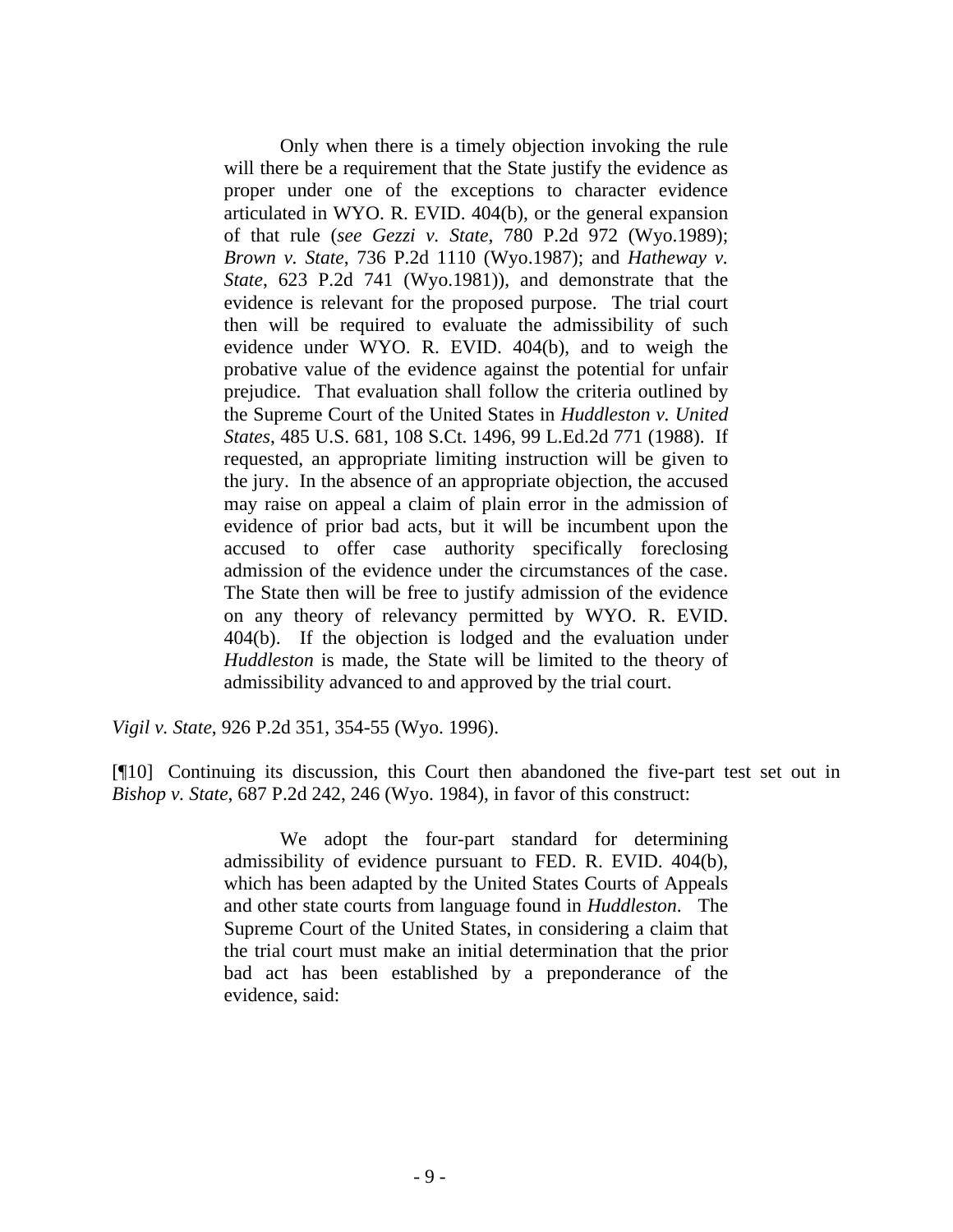We share petitioner's concern that unduly prejudicial evidence might be introduced under Rule 404(b). See *Michelson v. United States*, 335 U.S. 469, 475-476, 69 S.Ct. 213, 218-219, 93 L.Ed. 168 (1948). We think, however, that the protection against such unfair prejudice emanates not from a requirement of a preliminary finding by the trial court, but rather from four other sources: first, from the requirement of Rule 404(b) that the evidence be offered for a proper purpose; second, from the relevancy requirement of Rule 402--as enforced through Rule 104(b); third, from the assessment the trial court must make under Rule 403 to determine whether the probative value of the similar acts evidence is substantially outweighed by its potential for unfair prejudice, see Advisory Committee's Notes on Fed. Rule Evid. 404(b), 28 U.S.C.App., p. 691; S.Rep. No. 93- 1277, at 25; and fourth, from Federal Rule of Evidence 105, which provides that the trial court shall, upon request, instruct the jury that the similar acts evidence is to be considered only for the purpose for which it was admitted. See *United States v. Ingraham*, 832 F.2d 229, 235 (C.A.1 1987).

*Huddleston*, 485 U.S. at 691-92, 108 S.Ct. at 1502.

 In *Herndon*, 982 F.2d at 1414, the United States Court of Appeals invoked *Huddleston* as the premise for articulating a test for admissibility of prior bad act evidence saying:

During its prosecution of the VIN alteration and removal counts, the government introduced evidence that Herndon possessed the items identified in the forfeiture count. Herndon did not object to the introduction of this similar act evidence at trial. He now argues that the evidence showed only his propensity to engage in illegal conduct and, therefore, the district court erred by allowing its admission. We disagree.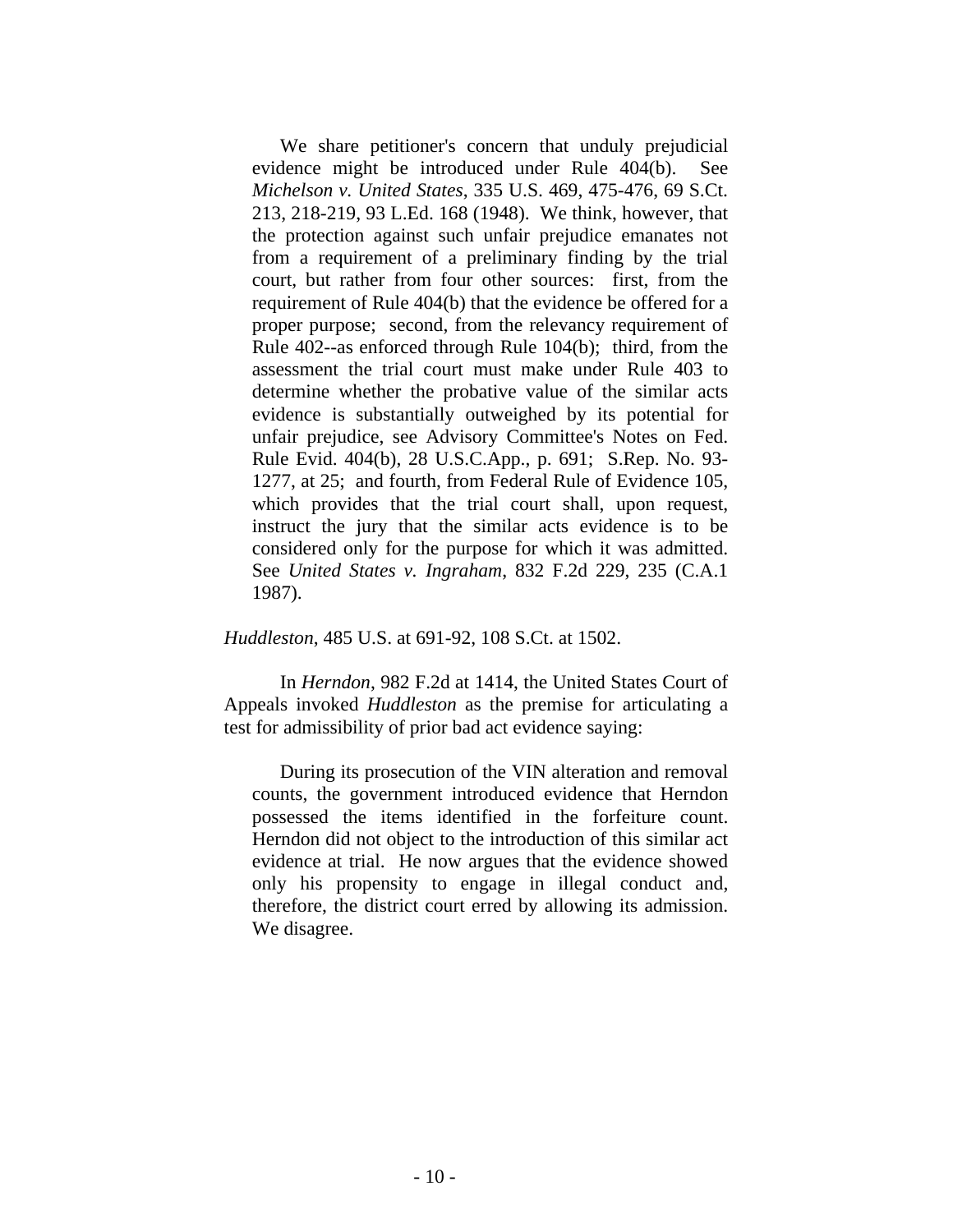Federal Rule of Evidence 404(b) provides: Evidence of other crimes, wrongs, or acts is not admissible to prove the character of a person in order to show action in conformity therewith. It may, however, be admissible for other purposes, such as proof of motive, opportunity, intent, preparation, plan, knowledge, identity, or absence of mistake or accident.

In *Huddleston v. United States*, 485 U.S. 681, 108 S.Ct. 1496, 99 L.Ed.2d 771 (1988), the Supreme Court articulated a fourpart standard for determining the admissibility of Rule 404(b) evidence. **Such evidence is admissible if: 1) the evidence is offered for a proper purpose; 2) the evidence is relevant; 3) the probative value of the evidence is not substantially outweighed by its potential for unfair prejudice; and 4) upon request, the trial court instructs the jury that the similar acts evidence is to be considered only for the proper purpose for which it was admitted.** *Id*. at 691-92, 108 S.Ct. at 1502; *cf. United States v. Robinson*, 978 F.2d 1554 (10th Cir.1992). (Emphasis added [in original].)

We adopt the four-part standard for the admission of Rule 404(b) evidence as articulated by the 10th Circuit Court of Appeals in *Herndon* and the body of federal case law that accompanies it. Other federal courts of appeals have embraced the Huddleston four-part standard…. We join the United States Courts of Appeals and other state courts, which have adopted the four-part standard for determining admissibility of evidence pursuant to FED. R. EVID. 404(b), perceived to have been announced in *Huddleston.* 

*Vigil*, 926 P.2d at 356-57.

.

[¶11] Unfortunately, the problems inherent in the widespread use of W.R.E. 404(b) evidence in criminal cases have not yet been solved, and we are called upon to address them many times each year. In many instances, our decisions have made subtle and not so subtle changes to the *Vigil* standard. For instance, in *Beintema v. State*, 936 P.2d 1221, 1224 (Wyo. 1997) (where defendant did not object to 404(b) evidence) we held: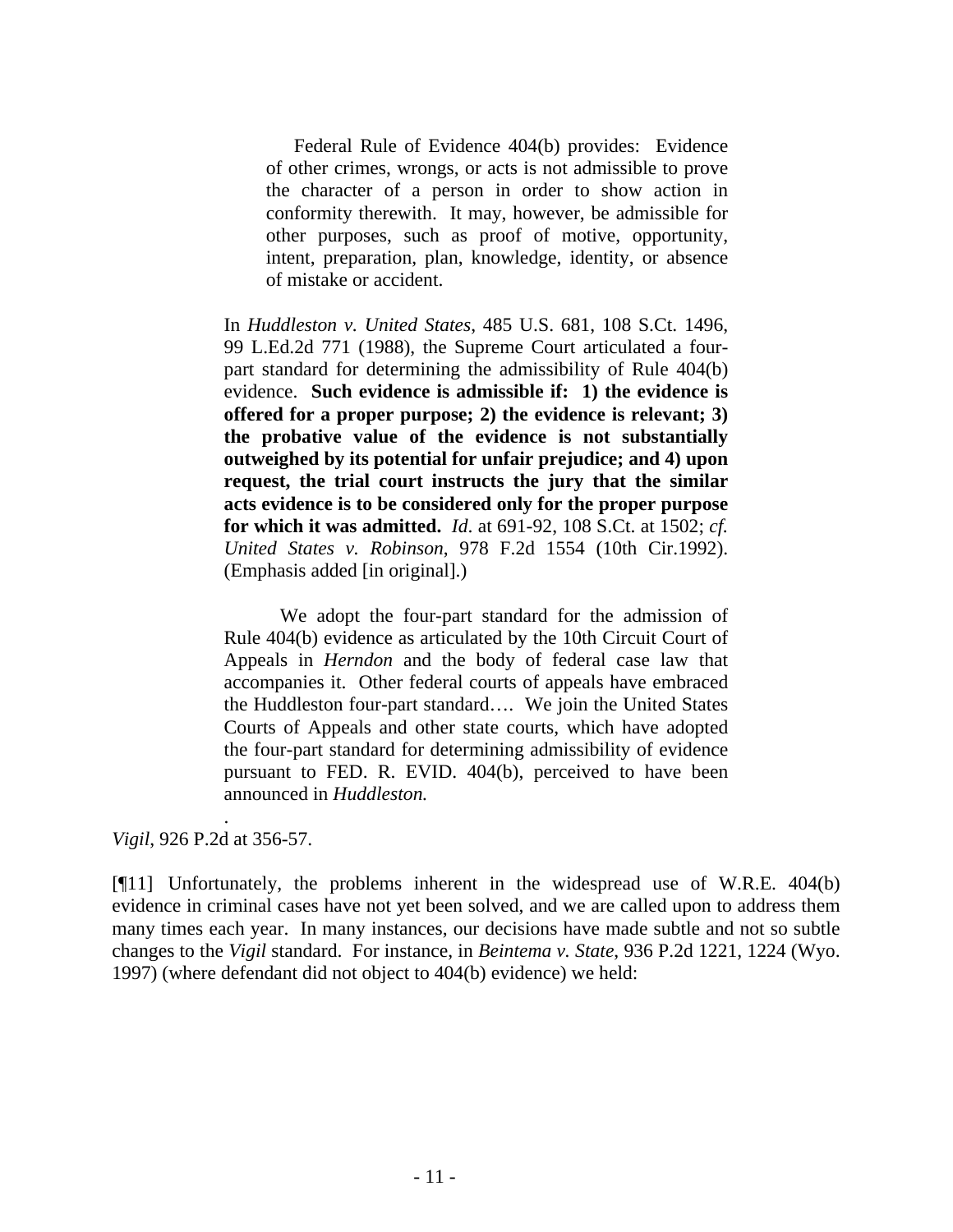We do not apply the five-part test which we adopted in *Dean* and modified in *Vigil* to determine whether the other bad acts evidence in this case was admissible under W.R.E. 404(b) because that analysis is intended to be conducted at the trial level rather than at the appellate level. *Spencer v. State*, 925 P.2d 994, 997 (Wyo.1996). Instead, we must determine whether the admission of the evidence amounted to plain error. *Id*.

A three-part test has been established for determining whether an error may achieve the status of plain error. First, the record must be clear as to the incident which is alleged as error. Second, the party claiming that the error amounted to plain error must demonstrate that a clear and unequivocal rule of law was violated. Finally, that party must prove that a substantial right has been denied him and as a result he has been materially prejudiced.

*Bradley v. State*, 635 P.2d 1161, 1164 (Wyo.1981). *See also Vigil*, 926 P.2d at 357.

Our decision concerning the second prong of the plain error analysis--whether a clear and unequivocal rule of law was violated--is determinative of this issue. When evidence " 'forms part of the history of the event or serves to enhance the natural development of the facts,' " that evidence is admissible as long as its probative value outweighs its prejudicial effect. *Crozier v. State*, 723 P.2d 42, 49 (Wyo.1986) (quoting *Commonwealth v. Evans*, 343 Pa.Super. 118, 494 A.2d 383, 390 (1985)). *See also Vigil*, 926 P.2d 351; *McCone v. State*, 866 P.2d 740, 752 (Wyo.1993). An obvious purpose for presenting the evidence of Appellant's other marihuana deliveries to Mr. Huskinson was to enhance the natural development of the facts in this case. The evidence of the continuing relationship between Mr. Huskinson and Appellant was relevant to help the jury understand the context of the charged delivery. Furthermore, the testimony about the prior

deliveries was relevant in showing how Mr. Huskinson was able to identify Appellant as the man who had sold the marihuana to him. W.R.E. 404(b); *see also Johnson v. State*, 872 P.2d 93 (Wyo.1994).

While the evidence of the periodic drug transactions between Mr. Huskinson and Appellant was obviously prejudicial to Appellant, the probative value of the evidence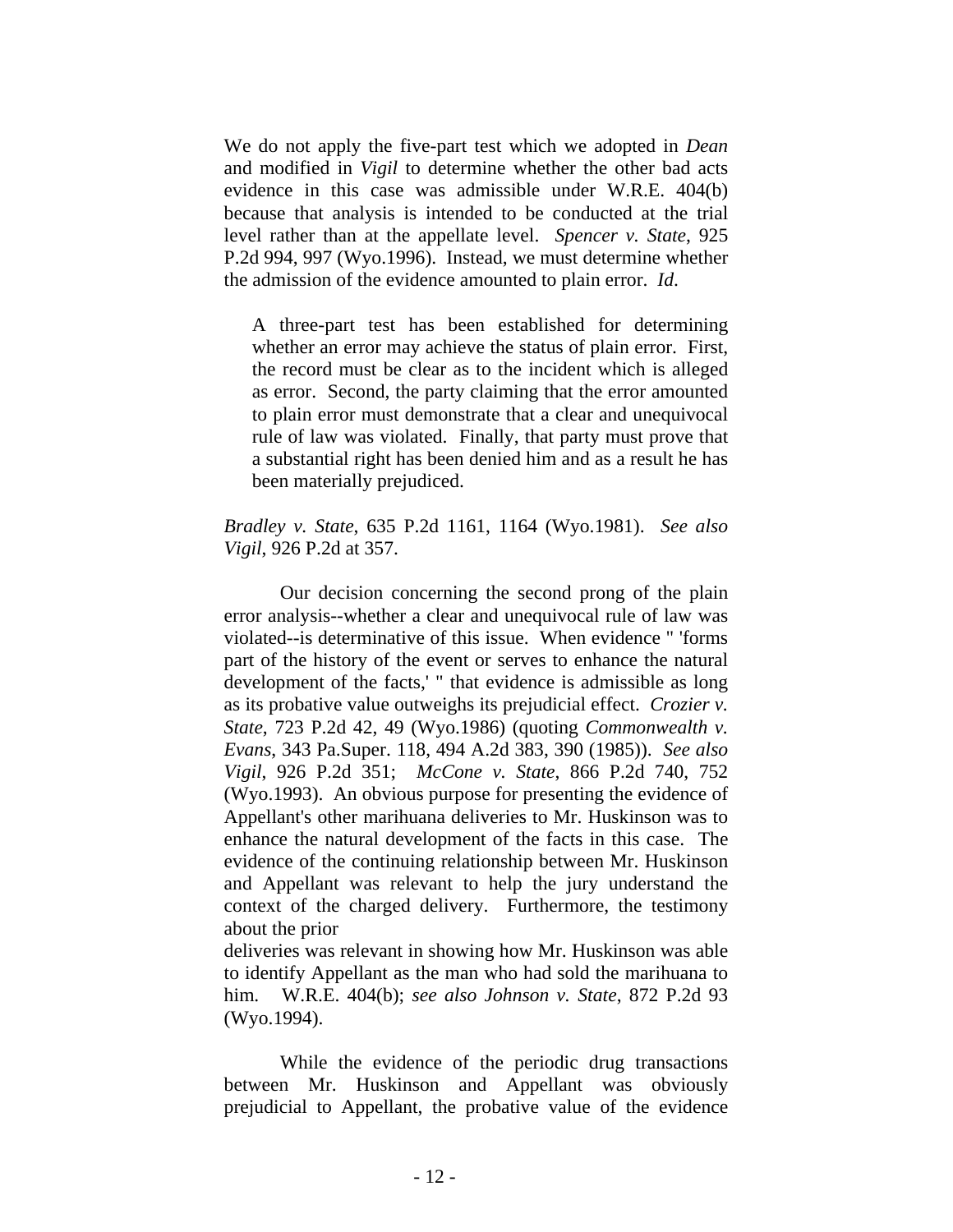justified its admission because it was a necessary part of the history of the charged crime. The other bad acts evidence was, therefore, admissible, and no violation of a clear and unequivocal rule of law occurred when it was admitted at the trial or when the prosecutor commented on it during his opening statement.

*Also see Solis v. State*, 981 P.2d 28, 29-34 (Wyo. 1999).

[¶12] The problems inherent in the "timely objection" requirement of *Vigil* resulted in this additional modification:

> From this proposition then followed the specific holding that has led to the problem so well exemplified by the instant case:

Only when there is a timely objection invoking the rule will there be a requirement that the State justify the evidence as proper under one of the exceptions to character evidence articulated in Wyo.R.Evid. 404(b), or the general expansion of that rule ..., and demonstrate that the evidence is relevant for the proposed purpose. The trial court then will be required to evaluate the admissibility of such evidence under Wyo.R.Evid. 404(b), and to weigh the probative value of the evidence against the potential for unfair prejudice. That evaluation shall follow the criteria outlined by the Supreme Court of the United States in *Huddleston v. United States*, 485 U.S. 681, 108 S.Ct. 1496, 99 L.Ed.2d 771 (1988).

*Vigil*, 926 P.2d at 355. The problem, of course, is that if the State is allowed to withhold and secrete its W.R.E. 404(b) evidence, the defendant's opportunity to file a timely objection is largely illusory.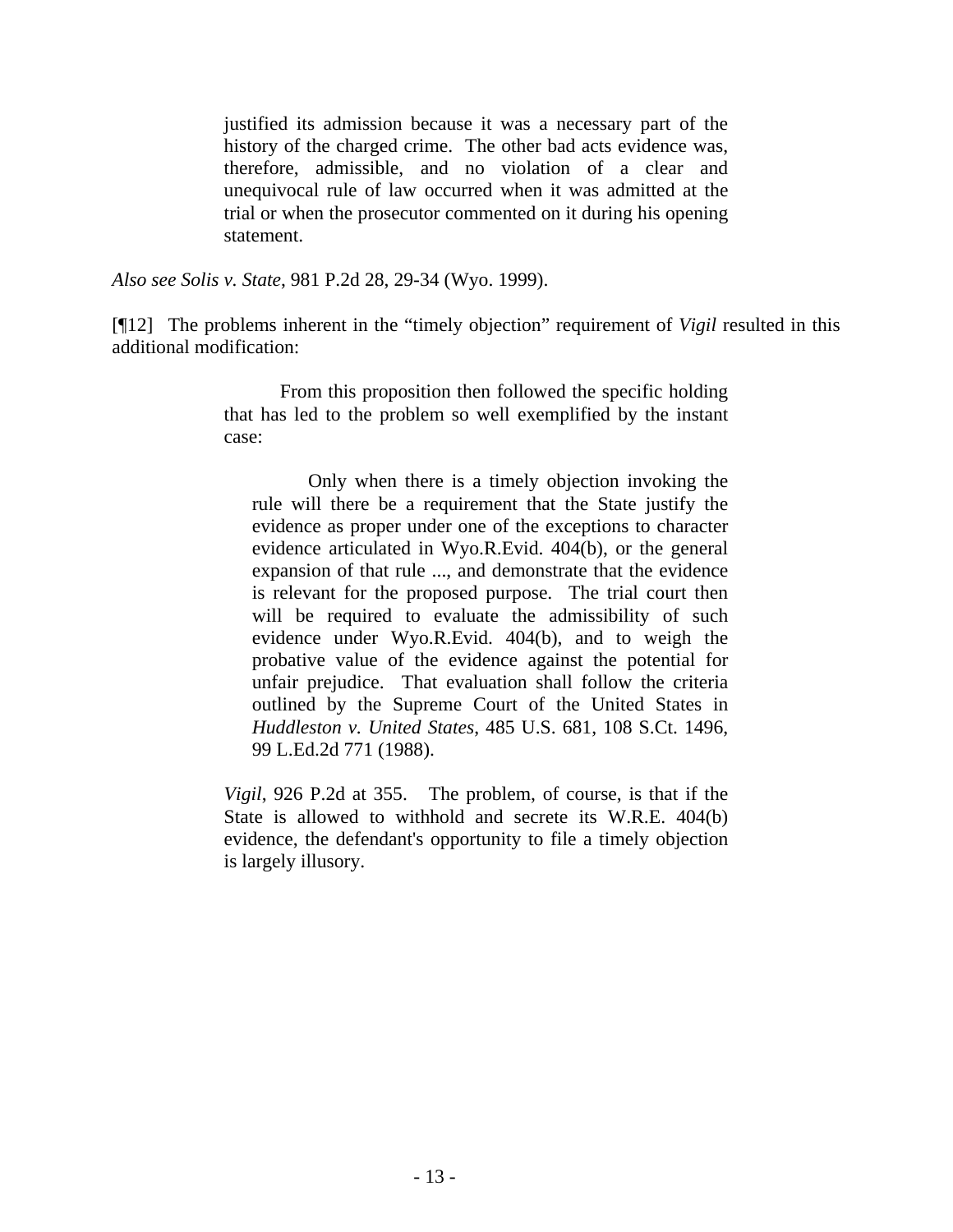It is time to correct that procedural deficiency. The *Vigil* process is a judicially mandated process, so it is not inappropriate for us here to modify it. We now hold that where a defendant files a pretrial demand for notice of intent to introduce evidence under W.R.E. 404(b), the same shall be treated as the making of a timely objection to the introduction of such evidence. The State must then respond with sufficient information to meet the balance of the *Huddleston* test adopted in *Vigil*. Not only will such a rule enhance the defendant's prospects of receiving due process and a fair trial, it will also enhance the district court's ability to reflect and rule upon a significant evidentiary issue. Rulings on uncharged misconduct evidence are too important to be made in the heat and pressure of a trial, with the jury twiddling its thumbs in the next room.

*Howard v. State*, 2002 WY 40,  $\P$  22-23, 42 P.3d 483,  $\P$  22-23 (Wyo. 2002).<sup>9</sup>

[¶13] In *Gleason v. State*, 2002 WY 161, ¶¶ 16-18 and 26-30, 57 P.3d 332, ¶¶ 16-18 and 26-30 (Wyo. 2002), we endeavored to summarize, clarify, and emphasize the importance of adherence to the standards that evolved over the years from the publication of *Dean* (as well as many cases that predated *Dean*) through October of 2002 (the instant case was tried on March 17, 2003):

> The structure of W.R.E. 404 is significant in the analysis of the admissibility of uncharged misconduct evidence. First, subsection (a) forbids use of evidence of a person's character to prove that he acted in conformity with that character at a particular time. For instance, in a prosecution for battery, the prosecutor cannot introduce evidence that the defendant has a violent temper for the purpose of proving that, given his violent temper, the defendant must have committed the battery. W.R.E. 404(a) goes on to provide, however, that there are circumstances in which evidence of a person's character may be admitted to prove that he acted in conformity therewith on a particular occasion. In the specific situations enumerated, character evidence is admissible in direct contravention of the general principle that character evidence is not admissible to prove conduct.

l

<sup>9</sup> Whether a defense attorney's failure to file a general discovery motion, or a motion for notice of W.R.E. 404(b) evidence, may constitute ineffective assistance of counsel is not before us. However, given the magnitude of the W.R.E. 404(b) "problem" and the clarity with which the "problem" has been articulated by this Court, we would be hard pressed to justify such failures under any circumstances. *See, e.g., Page v. State*, 2003 WY 23, 63 P.3d 904 (Wyo. 2003).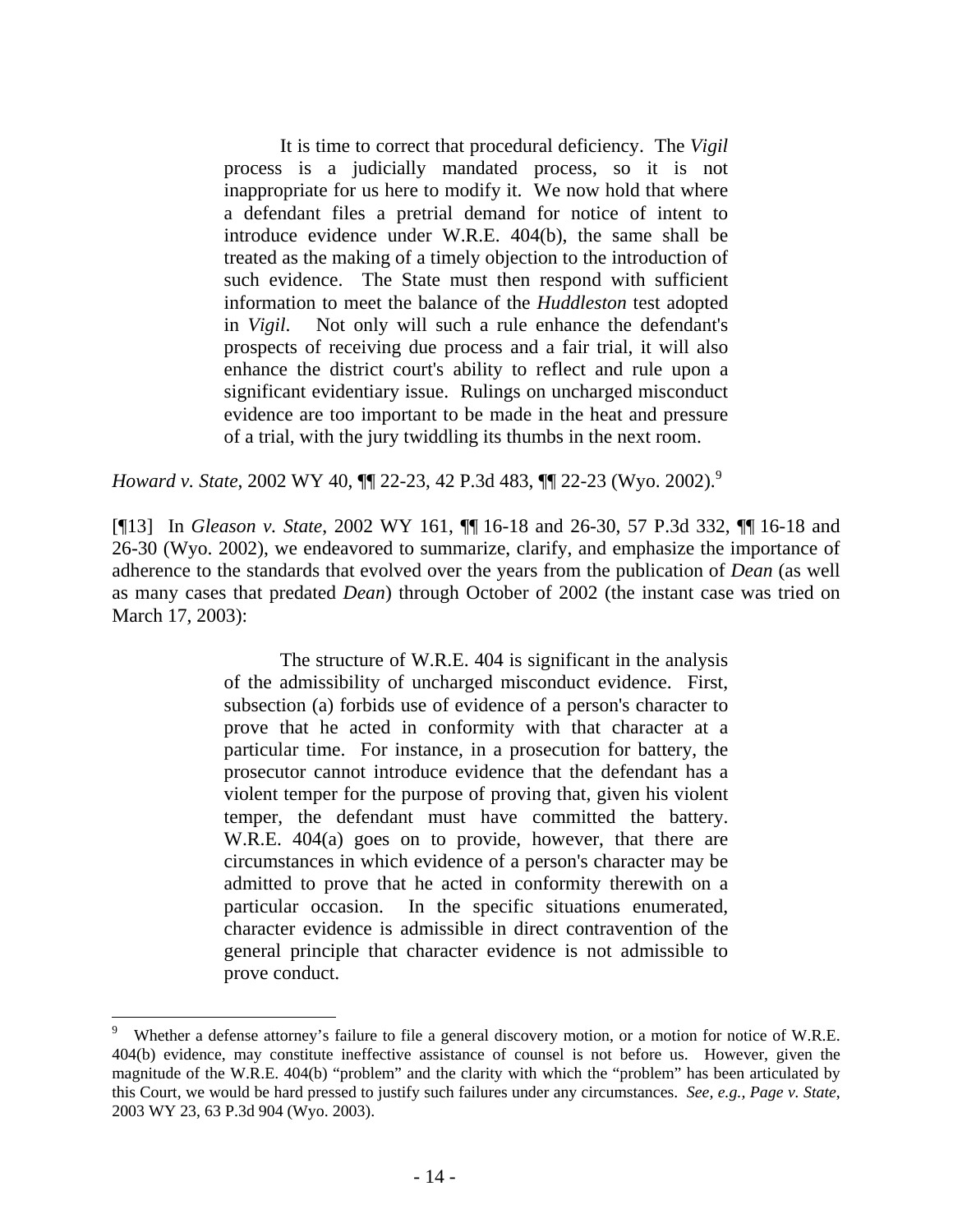The pattern of W.R.E. 404(b) is not the same. The general principle that character evidence may not be admitted to prove conduct remains intact in the first sentence. But "[e]vidence of other crimes, wrongs, or acts," which logically may or may not be character evidence, is admissible to prove things other than character. Consequently, the exceptions to the rule found in subsection (a) are not of the same nature as those found in subsection (b). The former allow evidence of character to prove conduct; the latter allow evidence of specific instances of conduct to prove "consequential facts" such as intent or knowledge. *Virgilio v. State*, 834 P.2d 1125, 1128 (Wyo.1992); *Grabill v. State*, 621 P.2d 802, 808 (Wyo.1980). Under neither subsection is evidence admissible if the thrust of the evidence is only to demonstrate that the defendant has a disposition to commit crimes. *Daniel v. State*, 923 P.2d 728, 733 (Wyo.1996) (*quoting Dean v. State*, 865 P.2d 601, 606 (Wyo.1993), *abrogated and modified on other grounds by Vigil v. State*, 926 P.2d 351 (Wyo.1996)).

Admissibility under W.R.E. 404(b) is not limited to the purposes set forth in the rule, and we have adopted a liberal approach toward admitting uncharged misconduct evidence. *Mitchell v. State*, 865 P.2d 591, 596 (Wyo.1993); *Bishop v. State*, 687 P.2d 242, 245 (Wyo.1984), cert. denied, 469 U.S. 1219, 105 S.Ct. 1203, 84 L.Ed.2d 345 (1985), *abrogated on other grounds by Vigil*, 926 P.2d at 356-57. The listed exceptions are illustrative rather than exclusive. *Gezzi v. State*, 780 P.2d 972, 974 (Wyo.1989). Nevertheless, because uncharged misconduct evidence carries an inherent danger for prejudice, we have also adopted a mandatory procedure for testing its admissibility: (1) the evidence must be offered for a proper purpose; (2) the evidence must be relevant; (3) the probative value of the evidence must not be substantially outweighed by its potential for unfair prejudice; and (4) upon request, the trial court must instruct the jury that the similar acts evidence is to be considered only for the proper purpose for which it was admitted. *Vigil*, 926 P.2d at 357 (*quoting United States v. Herndon*, 982 F.2d 1411, 1414 (10th Cir.1992)).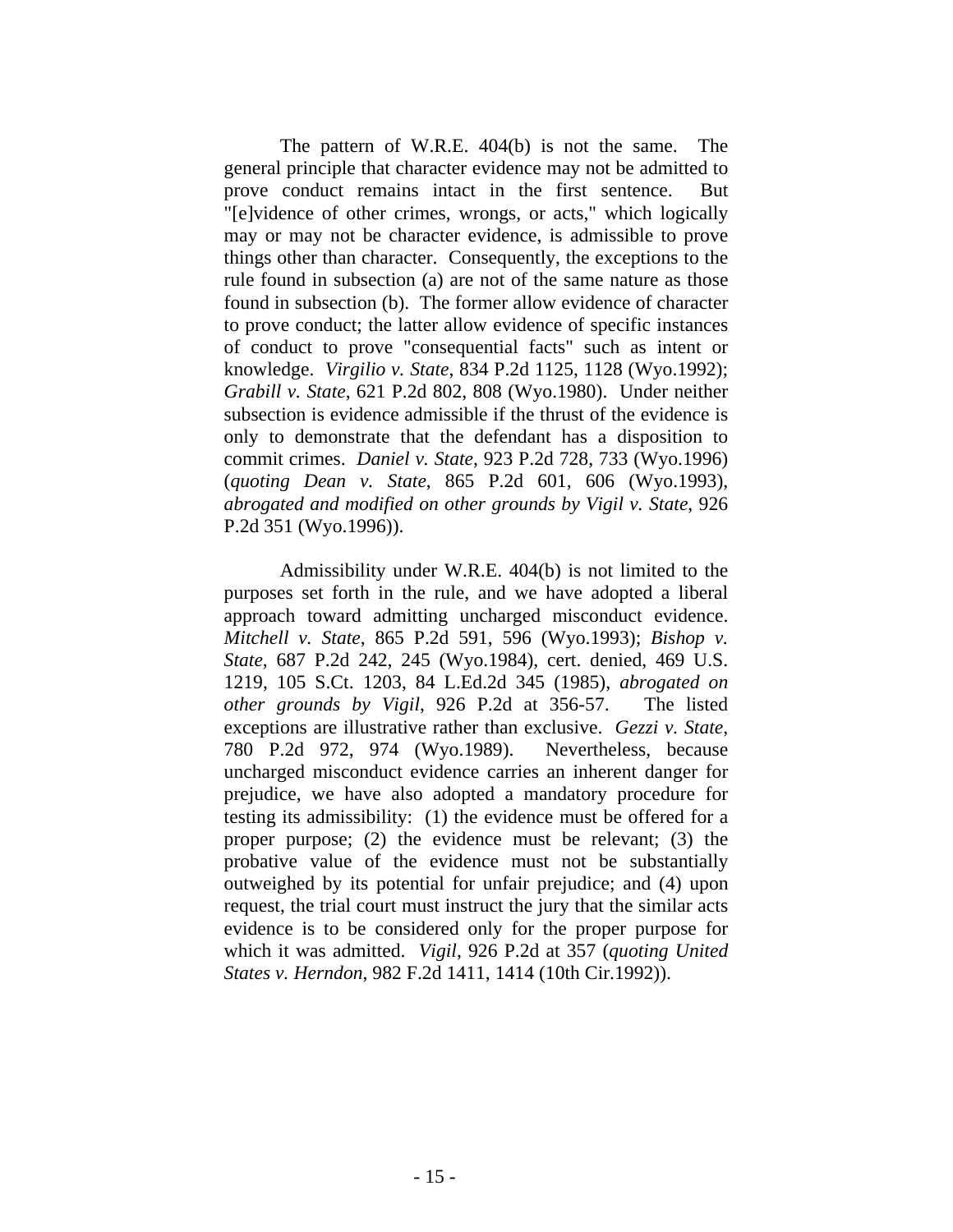We do not apply this test on appeal; rather, it is intended to be conducted by the trial court. *Beintema v. State*, 936 P.2d 1221, 1224 (Wyo.1997). Our role is to determine whether admission of the evidence was error. *Id*.; *Spencer v. State*, 925 P.2d 994, 997 (Wyo.1996). Generally, the standard for review of rulings under W.R.E. 404(b) is abuse of discretion. *Johnson v. State*, 936 P.2d 458, 462 (Wyo.1997) (*quoting Sturgis v. State*, 932 P.2d 199, 201 (Wyo.1997)). However, where no trial objection occurred, the plain error standard applies. *Beintema*, 936 P.2d at 1224; *Spencer*, 925 P.2d at 997. To prove plain error, an appellant must demonstrate that the record clearly shows an error that has transgressed a clear and unequivocal rule of law and has adversely affected a substantial right of the appellant. *Weidt v. State*, 2002 WY 74, ¶ 8, 46 P.3d 846, 851 (Wyo.2002).

. . . . Despite the resolution of this issue, we feel compelled to address in more detail the difficulties encountered in the appellate review of the admission of uncharged misconduct evidence under W.R.E. 404(b). The primary step in propounding uncharged misconduct evidence is identification of a proper purpose for its admission. In that regard, we have previously held that the State need not pinpoint but one purpose for admission of such evidence. *Sturgis*, 932 P.2d at 203. Nevertheless, it is incumbent upon the proponent to identify such purpose or purposes with specificity because, without such specificity, the balance of the *Vigil* test cannot be applied. For evidence to be relevant, we must know the fact question to which it is relevant. For evidence to be probative, we must know what it is meant to prove.

For proper appellate review of the admissibility of evidence under W.R.E. 404(b), the record must reflect that the trial court required the State not only to identify the proper purpose for which uncharged misconduct evidence is being offered, but also to explain how or why it is probative, and why it is more probative than prejudicial. In that regard, we have twice set out in a footnote the process that should be followed by the trial court in making that analysis. To make sure there is no doubt in the future that this is a required process, we will repeat it now, in the body of this opinion:

In determining the probative value of prior bad acts evidence, the trial court should consider the following factors: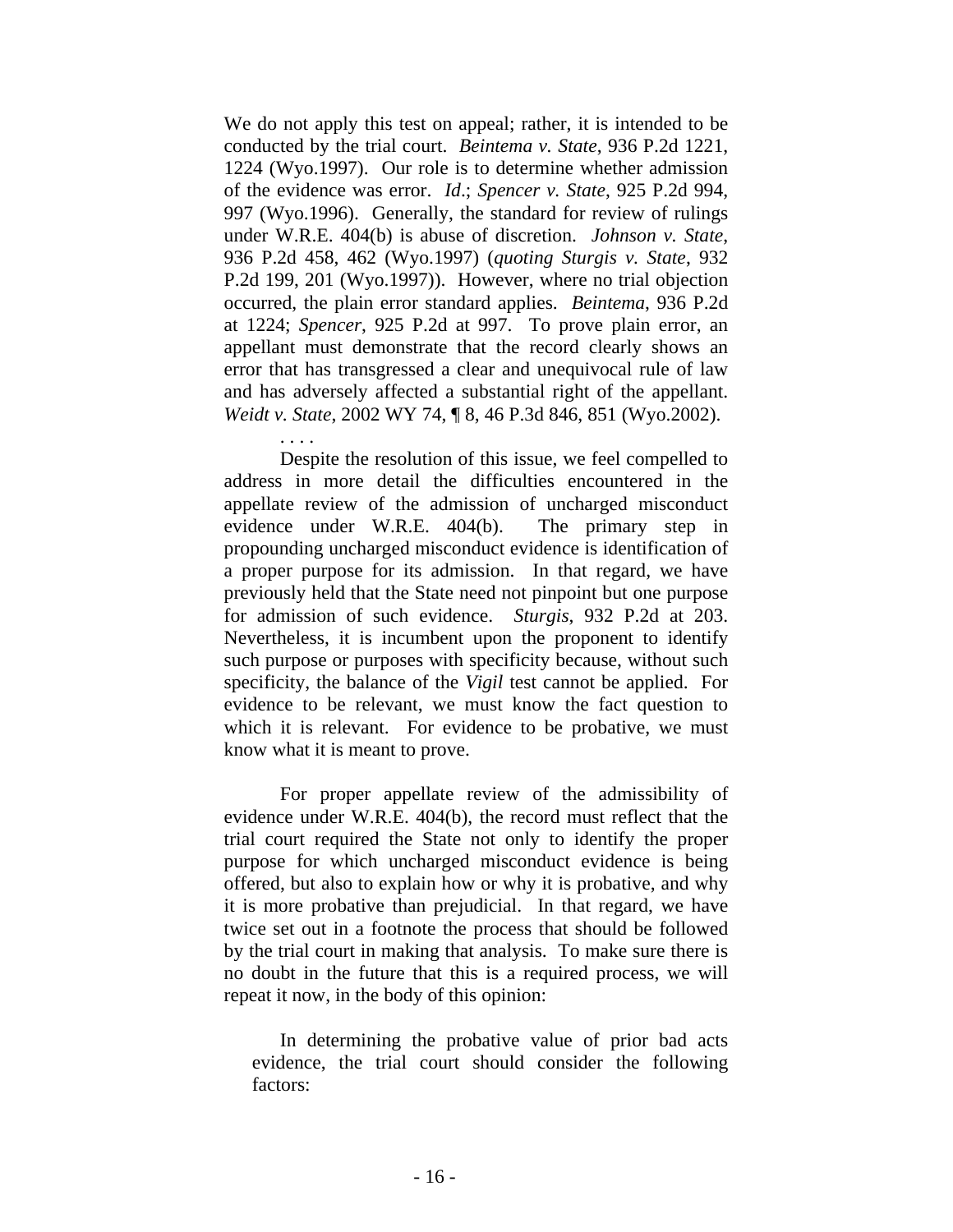1. How clear is it that the defendant committed the prior bad act?

2. Does the defendant dispute the issue on which the state is offering the prior bad acts evidence?

3. Is other evidence available?

4. Is the evidence unnecessarily cumulative?

5. How much time has elapsed between the charged crime and the prior bad act?

Evidence is unfairly prejudicial if it tempts the jury to decide the case on an improper basis. In balancing against its probative value the unfair prejudice created by the evidence, the trial court should consider the extent to which the evidence distracts the jury from the central question whether the defendant committed the charged crime. The trial court should weigh these additional factors against the probative value of the evidence:

1. The reprehensible nature of the prior bad act. The more reprehensible the act, the more likely the jury will be tempted to punish the defendant for the prior act.

2. The sympathetic character of the alleged victim of the prior bad act. Again, the jury will be tempted to punish the defendant for the prior act if the victim was especially vulnerable.

3. The similarity between the charged crime and the prior bad act. The more similar the acts, the greater is the likelihood that the jury will draw the improper inference that if the defendant did it once, he probably did it again.

4. The comparative enormity of the charged crime and the prior bad act. When the prior act is a more serious offense than the charged crime, the introduction of that act will tend to place the defendant in a different and unfavorable light.

5. The comparable relevance of the prior bad act to the proper and forbidden inferences. Evidence of the prior bad act may be much more probative of bad character than it is of any legitimate inference permitted by Rule 404(b).

6. Whether the prior act resulted in a conviction. The jury may be tempted to punish the defendant if they believe he escaped punishment for the prior bad act.

*Rigler*, 941 P.2d at 737 n.1 (*citing Dean*, 865 P.2d at 609-10 n.2).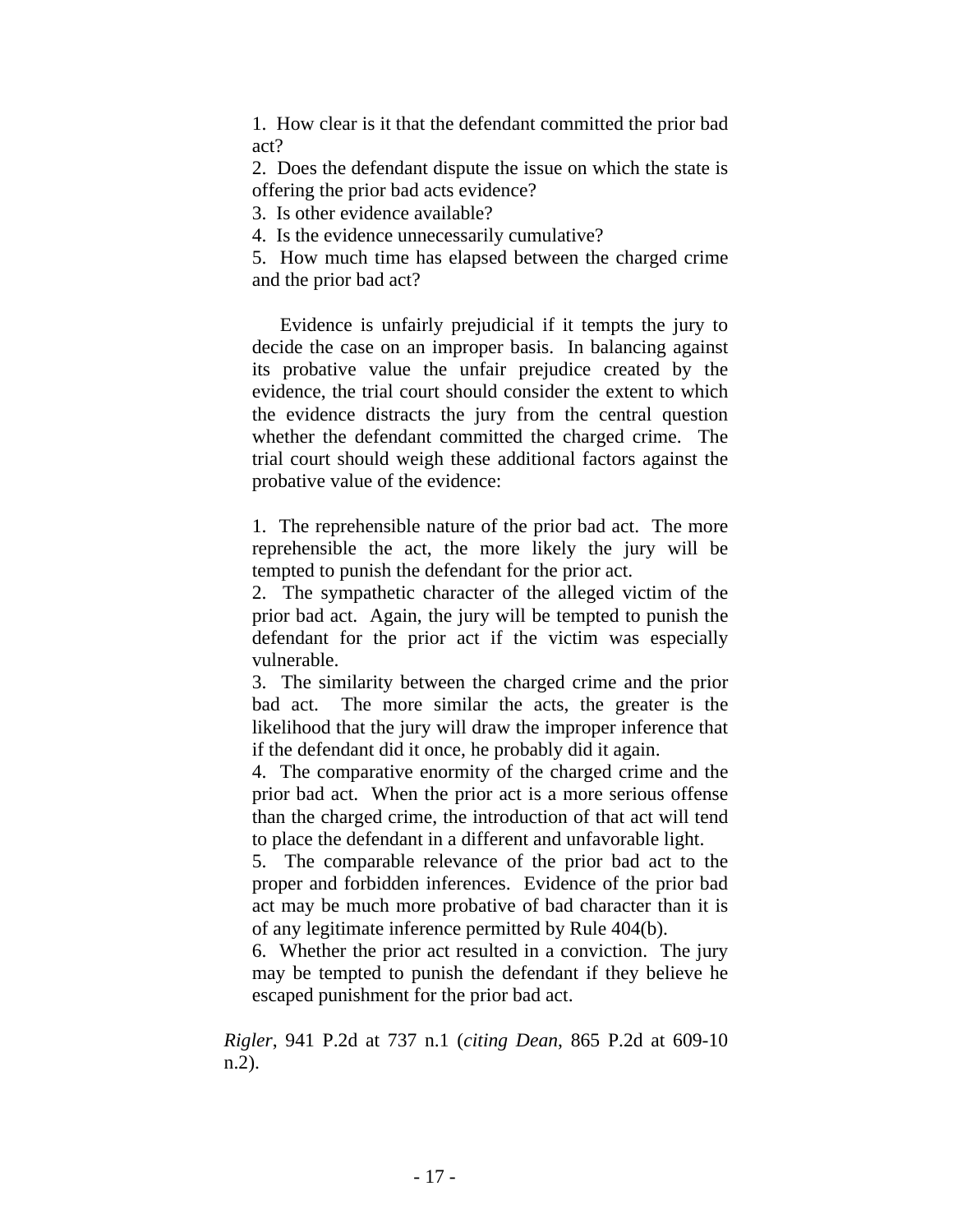In *Rigler*, 941 P.2d at 737-38, we held that, so long as the record revealed that the trial court had subjected proposed uncharged misconduct evidence to the appropriate test of its probative value and prejudicial effect, the trial court need not make express findings on the record on each of these factors. Since that opinion was published, however, we have repeatedly been called upon to assess a trial court's exercise of discretion on such rulings, and we now remind the trial courts that, while express findings on each factor are not necessary, abuse of discretion, or the lack thereof, cannot be determined by reviewing a record that contains no information as to how that discretion was exercised.

We have a well-established standard for analyzing claims for abuse of discretion:

We have described the standard of an abuse of discretion as reaching the question of the reasonableness of the trial court's choice. *Griswold v. State*, 2001 WY 14, ¶ 7, 17 P.3d 728, ¶ 7 (Wyo.2001). Judicial discretion is a composite of many things, among which are conclusions drawn from objective criteria; it means exercising sound judgment with regard to what is right under the circumstances and without doing so arbitrarily or capriciously. *Id*. "In the absence of an abuse of discretion, we will not disturb the trial court's determination." *Id*. The burden is on the defendant to establish such abuse. *Trujillo [v. State]*, 2 P.3d [567] at 571  $[(Wy0.2000)].$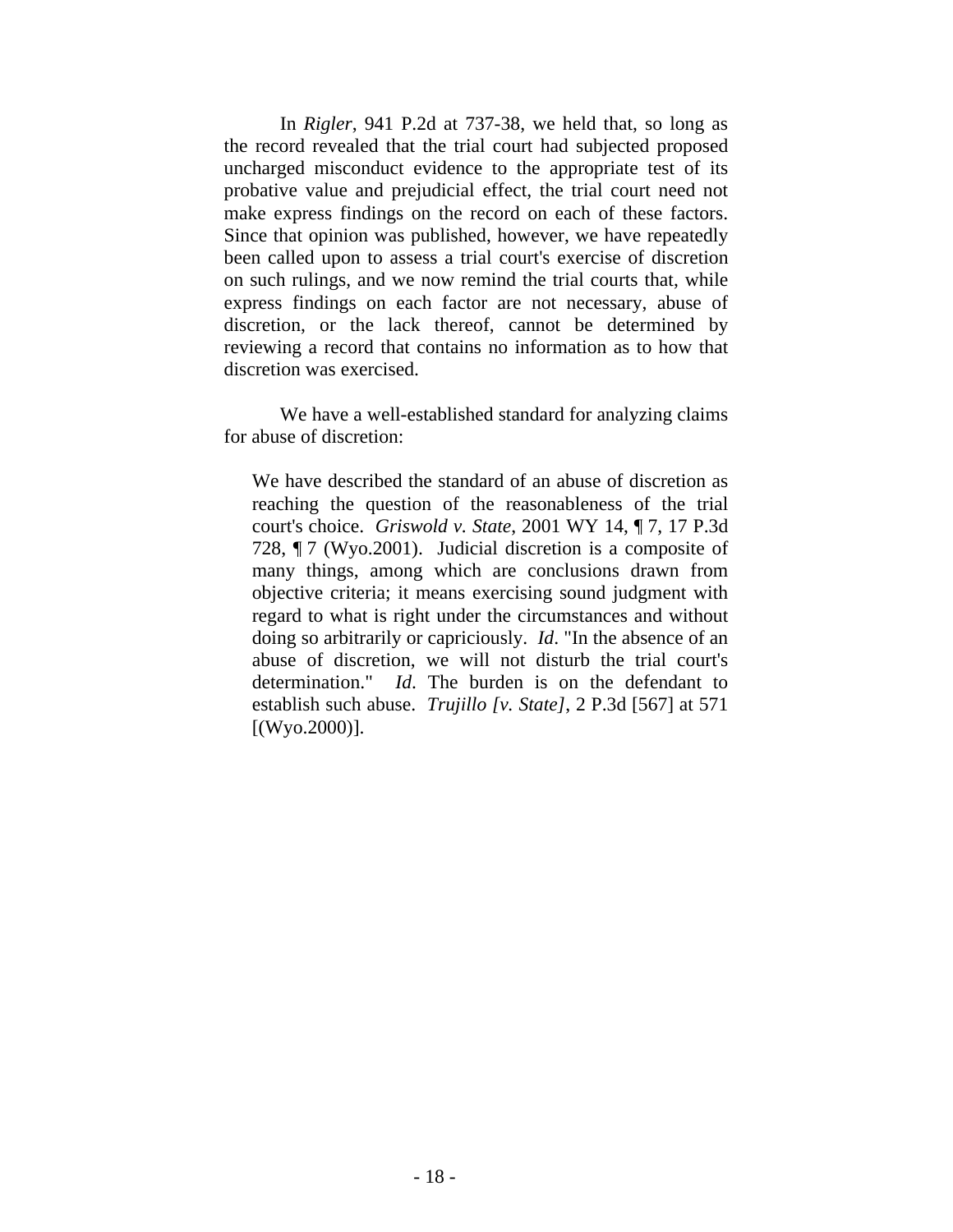*Skinner v. State*, 2001 WY 102, ¶ 25, 33 P.3d 758, 766 (Wyo.2001), cert. denied, 535 U.S. 994, 122 S.Ct. 1554, 152 L.Ed.2d 477 (2002). In applying that standard, we cannot determine whether conclusions were drawn from objective criteria if we do not know what criteria were applied. We cannot determine whether sound judgment was exercised under the circumstances if we do not know what circumstances were considered. We cannot determine whether the trial court acted arbitrarily or capriciously if we do not know what the trial court did in reaching its decision.

In future cases involving the admissibility of evidence under W.R.E. 404(b), the record shall reflect the trial court's identification of the purpose or purposes for admission of the evidence, the findings and conclusions establishing relevance and probative value, and the factors considered in balancing probative value against the potential for unfair prejudice. The "shotgun approach" of listing every conceivable purpose for admissibility, followed by a bald statement that probative value outweighs prejudicial effect will no longer be sufficient. While the trial court need not make an express finding on every factor from *Dean* and *Rigler*, the record must contain sufficient findings to support the trial court's conclusions. The burden, of course, will be upon the proponent of the evidence to supply the foundation for its admission. [Footnotes omitted.]

*Also see Hart v. State*, 2002 WY 163, ¶¶ 8-18, 57 P.3d 348, ¶¶ 8-18 (Wyo. 2002).

[¶14] This case presents the exact circumstances that *Gleason*, as well as the cases upon which *Gleason* is based, was intended to remedy. We are at this crossroads because all of the procedures designed to govern these circumstances were given short shrift or ignored altogether. The prosecutor failed to provide a "brief summary of the testimony of each [witness]," as directed in the district court's scheduling order. The prosecutor revealed only that Dunford "may be called to testify actions [*sic*] of himself and Defendant on dates in question." The only date in question, based on the crimes charged, was March 24, 2002. The prosecutor's trial brief is otherwise devoid of any specific hint that the stolen saddles were going to be a subject of the State's case-in-chief at trial. Defense counsel did not object to the meagerness of the prosecutor's trial brief, nor did he file a discovery motion or a request for notice of proposed W.R.E. 404(b) evidence. Defense counsel's objection at trial was tardy, but it was recognized by the district court for just what it was, i.e., notice that the procedures detailed in *Gleason* were required to be followed so that appellate review of the issue would be possible. The prosecutor merely recited the laundry list that is contained in Rule 404(b), without more, as a justification for his line of questioning, and the record does not give us any intimation of the reasoning process employed by the trial court. In this case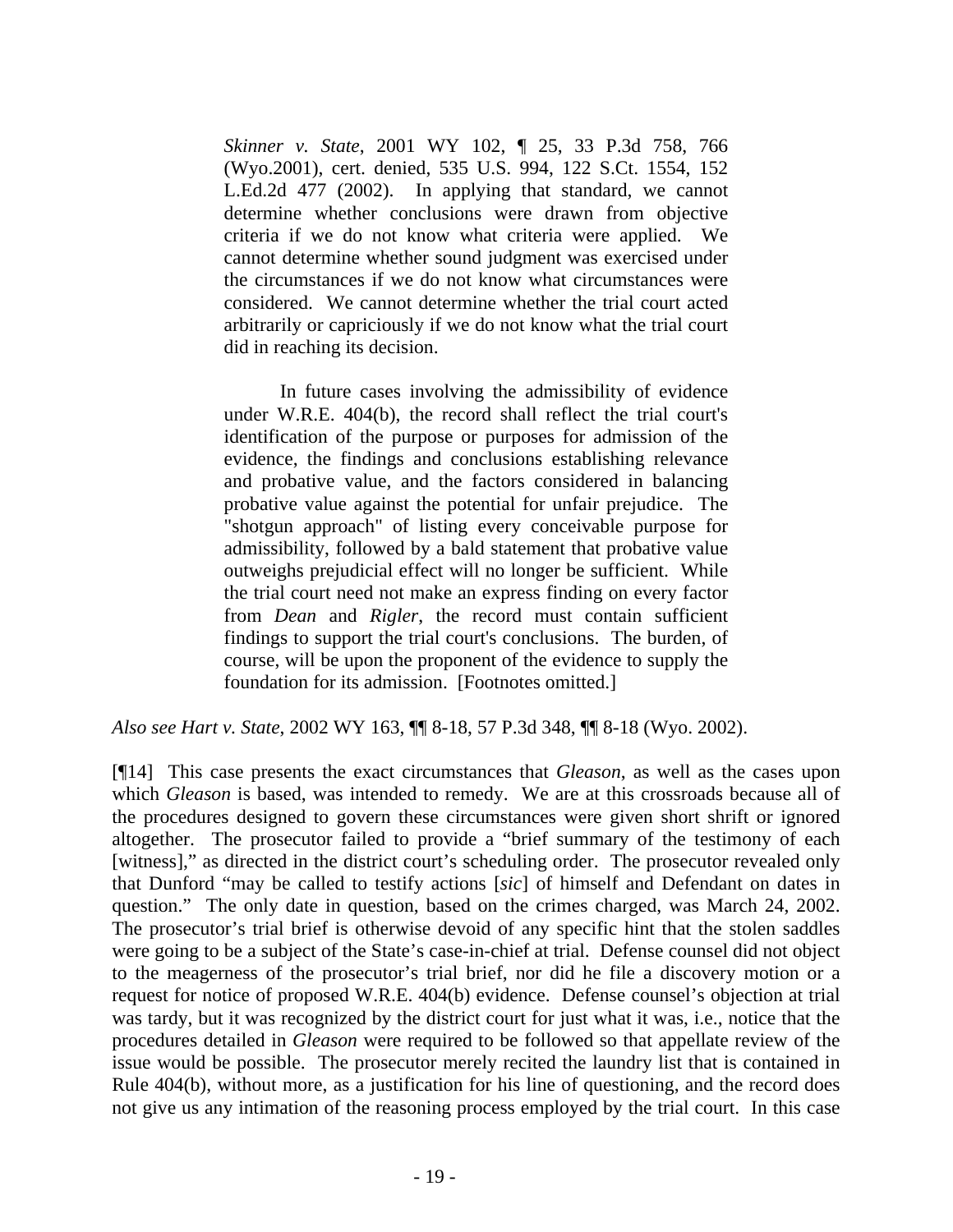we deem this to be especially important because Dunford testified that Williams was his accomplice in the theft of the saddles and Williams specifically denied any participation in that event. Although corroboration is not a necessity, we note with concern that no evidence was offered by the prosecution that corroborated Dunford's testimony about the saddle thefts. We think these circumstances required the district court to take careful measure of the *Gleason* directive, and that simply was not done. For this reason we are unable to conduct meaningful appellate review of this matter and we are compelled to reverse Williams' convictions and remand for a new trial.

# **Accomplice/Co-defendant Testimony**

[¶15] In addition to his testimony about the theft of the saddles, Dunford testified that he and Williams, acting together, stole a horse from Gladys Esponda. Dunford went on to testify that he pleaded guilty to that crime and had been sentenced for it. Defense counsel did not object to this testimony; indeed, he thoroughly cross-examined Dunford about his plea bargain, guilty plea, and lenient sentence.

[¶16] Just as a defendant in a criminal trial has a fundamental right not to be convicted of a crime on the basis that, since he committed a previous crime, it is likely that he committed the crime charged, there is no doubt that a defendant's right to a fair trial embraces a right not to be convicted, in whole or in part, upon the guilty pleas of his conspirators. *Capshaw v. State*, 11 P.3d 905, 912 (Wyo. 2000). Defense counsel did not interpose an objection, and so we must review this asserted error under the plain error standard. The record is clear that the error urged occurred, and the State concedes that point. The State also concedes that the error violated a clear and unequivocal rule of law. The final part of our analysis is to ascertain whether a substantial right belonging to Williams was materially abridged. *Capshaw*, 11 P.3d at 911-12. The prosecutor's conduct cannot be condoned. We are alarmed to continue to see that so many prosecutors appear to be unaware of the fundamental principles that apply to their role in the criminal justice system (and affirmance on the harmless error basis does not seem to deter prosecutors from violating this fundamental precept of the criminal justice system), and we are not convinced by the record that Williams intentionally incorporated Dunford's guilty plea into his trial strategy. This case matched Williams' claims against Dunford's, and defense counsel did seize upon Dunford's guilty plea and his sentence to probation as a motive to scapegoat Williams and to further his own interest in avoiding serving any further time in jail. We repeat here what we said in *Capshaw*: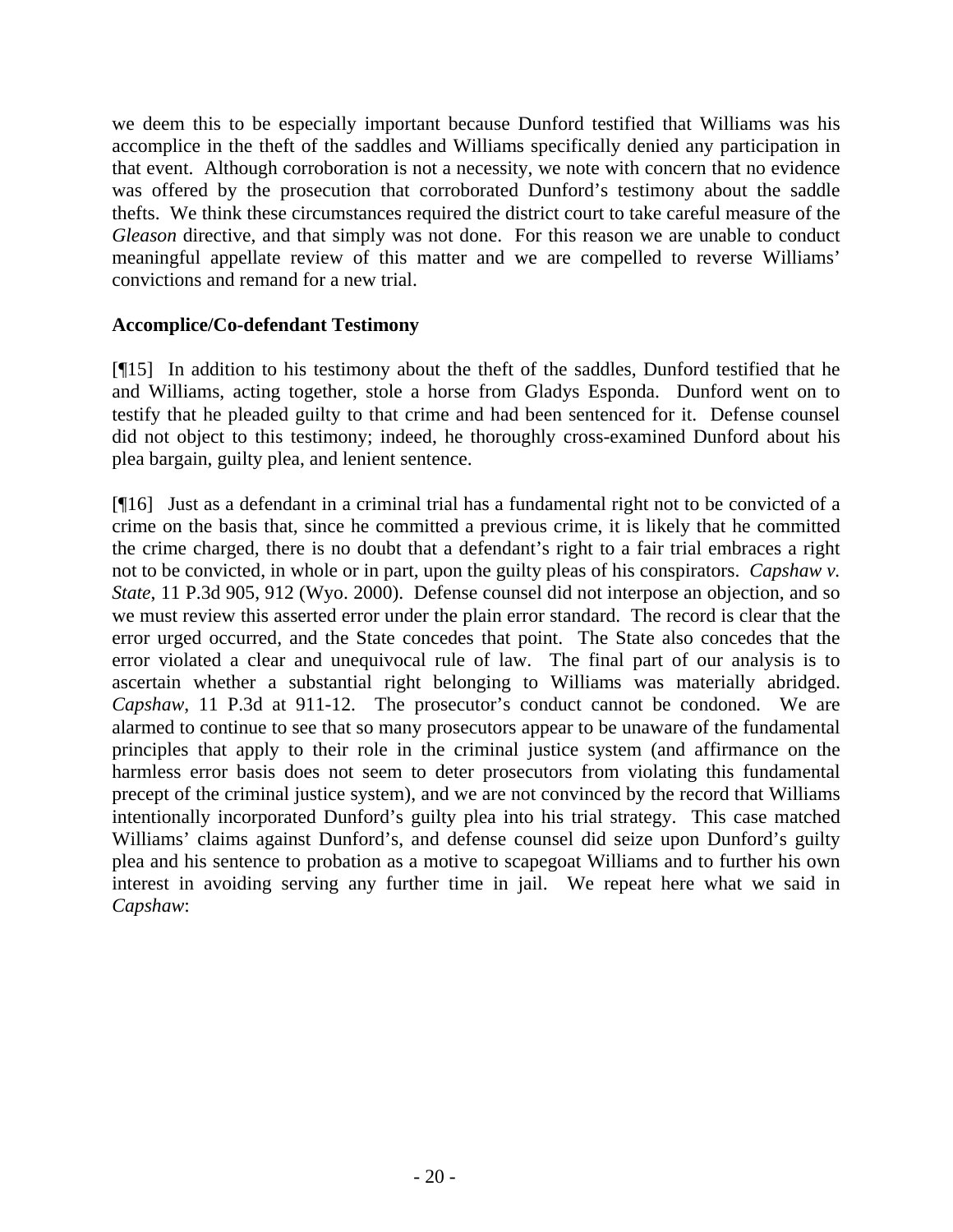Finally, we offer this additional suggestion for the trial courts so as to deter similar potentially fatal errors from occurring in future cases. As noted above, as a general rule, admission of evidence that a codefendant or conspirator has pleaded guilty or been found guilty is not admissible in the trial of another codefendant or conspirator. If such evidence is introduced by the prosecution, it is error. Recently, we were compelled to reverse a conviction on these very grounds because the prosecution improperly used evidence of guilty pleas by co-defendants. *Mazurek v. State*, 10 P.3d 531, 535-541 (Wyo.2000). If no objection is interposed by the defense, we will review such an error under the plain error standard. Likewise, if an objection is made, the error is subject to review for harmless error. In either event, a clear and comprehensive instruction to the jury (whether requested by the defense or given by the trial court sua sponte ) may have a salutary effect in either a plain error analysis or a harmless error analysis. Trial courts should be alert to this potential pitfall when a codefendant or conspirator is called as a witness for the prosecution under circumstances similar to the instant case. The prosecution should be cautioned about introducing the subject of a guilty plea or conviction into another defendant's trial, and the trial court should be alert to properly instruct the jury to disregard any such testimony should it be called to the jury's attention. As can be gleaned from a review of the American Law Reports annotation cited above, there are many circumstances where prejudice is not found. One significant factor in such a finding may be the guidance provided by the trial court in such an instance.

*Capshaw,* 11 P.3d at 913.

[¶17] Here, the prosecution broke one of the cardinal rules of the concept of a fair trial by introducing this evidence in its case-in-chief. If defense counsel wished to use the guilty plea and light sentence to its advantage by cross-examining about it, then that was its prerogative, and the State then could have used that sort of information to whatever advantage it perceived appropriate. No limiting instruction was requested or offered by defense counsel, and none was given by the trial court sua sponte. This constitutes yet another inexplicable lapse on the part of the defense attorney. In the light of the peculiar circumstances of this case, the fundamental nature of the error, and the clarity of the guidance provided to prosecutors, defense counsel, and trial courts over the years, we are unable to conclude that this error was harmless and that it was not prejudicial to Williams. Thus, it constitutes a second independent basis for reversing the conviction.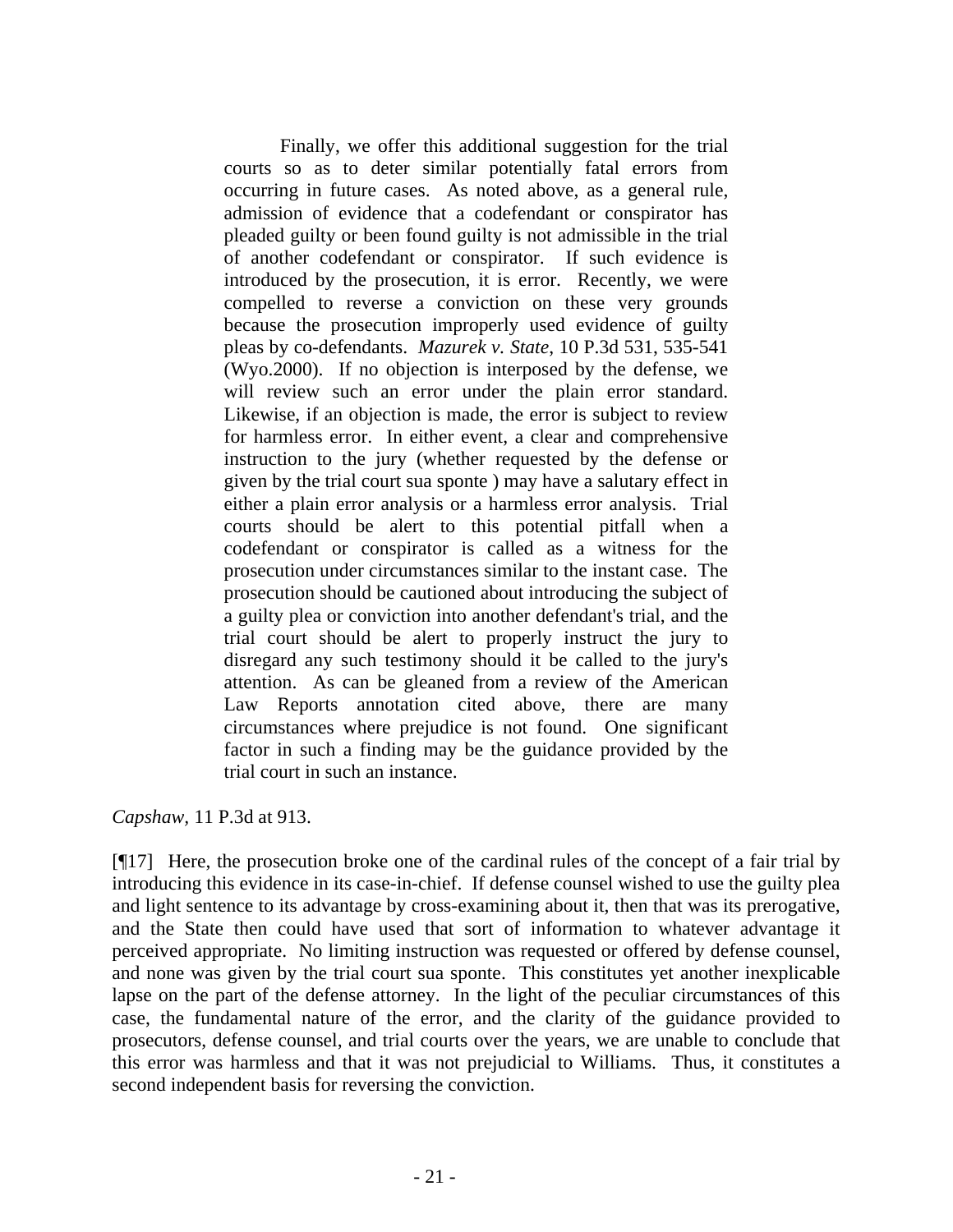# **Comment on the Right to Remain Silent**

[¶18] At the outset we need to emphasize that this issue requires us to address one of the most fundamental rights accorded a defendant in our criminal justice system. It is very clear from the transcript that the prosecutor asked Williams if he had volunteered any of the information that made up his version of the alleged horse theft when law enforcement officers questioned him. It is also clear in the context of the trial proceedings that Williams was in custody in Johnson County when he was questioned. Williams' answer, of course, was to the effect that he had not. Under our established precedents this was clearly a comment on Williams' right to remain silent. *See Tortolito v. State*, 901 P.2d 387, 389-91 (Wyo. 1995). Because no objection was made, we must assess this claim of error under the plain error doctrine set out above. We have already concluded that the error is clear from the record and that it violated a clear and unequivocal rule of law. There was only one purport to the question, and that was "Why did you stand silent when questioned by the police, if you have such a good story/defense?" Given the circumstances of this case, we are compelled to conclude that this comment was gratuitous, and hopefully made in ignorance of the applicable law, rather than made knowing full well its import. We do not see the need, nor would it advance our jurisprudence in this regard, to attempt to equate these circumstances with those wherein we have found fleeting comments, or equivocal comments, either not prejudicial or harmless. We hold that the error is significant enough here that reversal is mandated on this basis as well.

# **Calculation of Restitution**

[¶19] Williams contends that the district court erred by including in the sentence a provision that Williams be required to pay Gladys Esponda \$585.00 for maintenance of the stolen horse while it was in the possession of Bob Douglas, the person to whom it was sold. The presentence report indicates that Douglas was paid this amount for "feed, storage, care, and horseshoes." Johnny Esponda testified that the payment was made because "... there was some transportation costs, some riding. He had a boy riding the horse. Brand inspection. He had the horse shod, and the vet give [*sic*] the horse shots." Williams contends that this restitution item is not supported by evidence sufficient to afford a reasonable basis for estimating the loss, and that it represents, for the most part, expenses that would have been incurred by the Espondas whether or not the horse had been stolen. The State contends that the evidence is sufficient and that the expenses were incurred as a direct result of the theft.

[¶20] Because we reverse and remand for a new trial, we need not address this issue dispositively. However, we trust defense counsel will make the appropriate presentation to the district court if this matter arises then. *See Bush v. State*, 2003 WY 156, ¶¶ 9-15, 79 P.3d 1178, ¶¶ 9-15 (Wyo. 2003), and *Stowe v. State*, 10 P.3d 551, 553 (Wyo. 2000).

## **CONCLUSION**

[¶21] We reverse for the reasons that the district court failed to apply the proper standard to the admission of W.R.E. 404(b) evidence, because the admission of Dunford's guilty plea